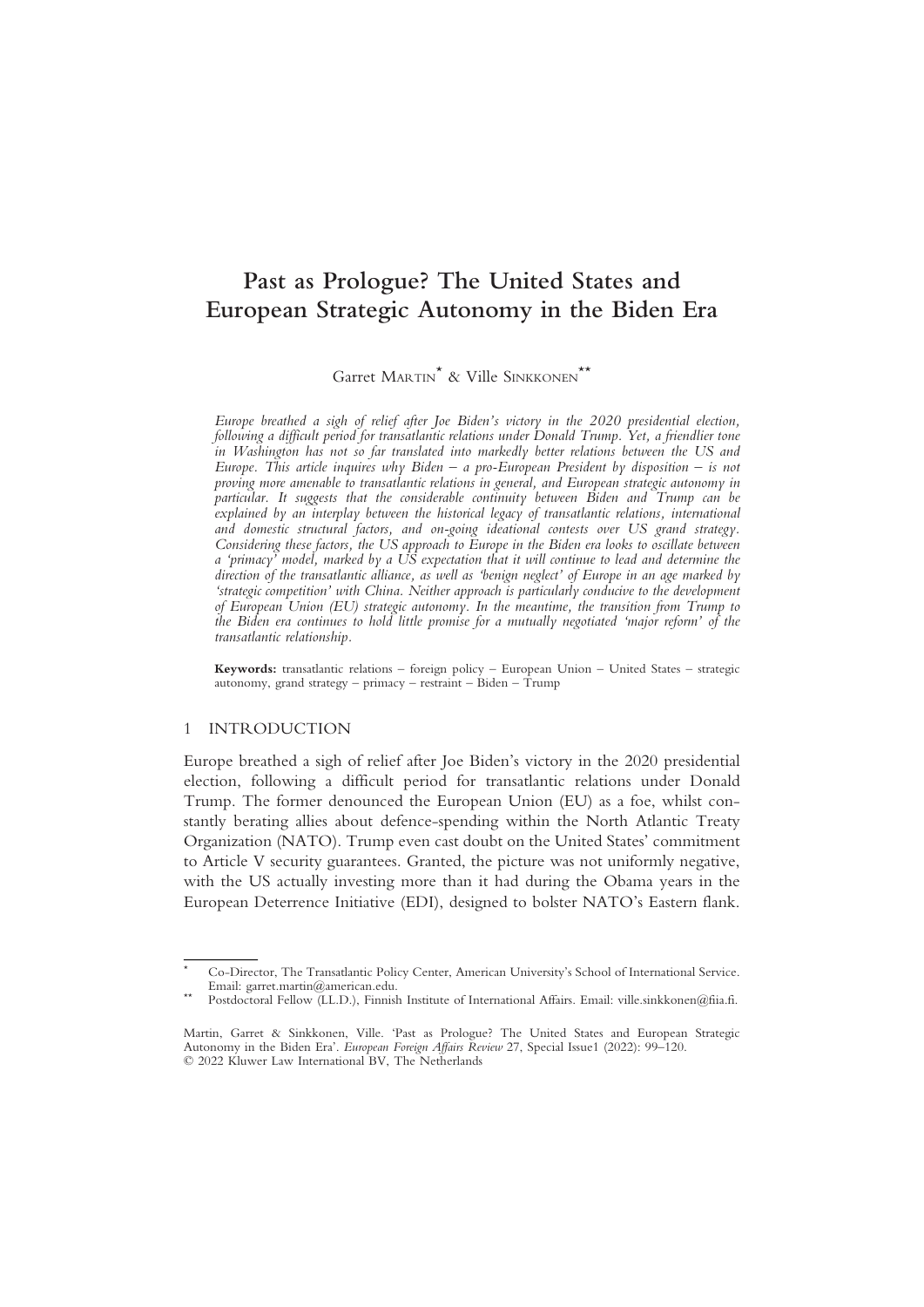However, such a step was generally the exception during an otherwise challenging time for transatlantic ties. Beyond NATO, the Trump administration resorted to secondary sanctions that stifled Europe's ability to preserve the Iran nuclear deal. The president also shunned multilateralism, withdrawing from the Paris Climate Agreement and the World Health Organization (WHO). Thus, Trump questioned the value and utility of both the transatlantic bond and the liberal international order writ large. By doing so, he effectively endeavoured to keep 'Europe … divided, weak and relatively inconsequential as Washington sought to outcompete Beijing in order to retain global primacy'.<sup>1</sup>

It is therefore unsurprising that the push for European strategic autonomy, defined as a more holistic drive to allow Europe to 'shape international politics based on a distinct set of European values and interests', <sup>2</sup> gained momentum after 2016. Concerned about the reliability of the US, many EU Member States argued that it was time for the EU to develop the requisite capabilities and will to forge a more independent path in the international arena – militarily, economically, and in terms of technology.

Once in office, President Biden lost no time in trying to reassure America's allies, quickly announcing US re-entry into the Paris climate accord, reversing its impending withdrawal from the WHO, and stopping a troop drawdown from Germany previously announced by Trump. In June 2021, he also visited Europe for a string of summits and consistently drove home the message of America's return to the fold, keen to signal a stark break from his predecessor.

Yet, a friendlier tone in Washington has not necessarily translated into markedly better relations between the transatlantic partners. The US' unilateral decision to withdraw from Afghanistan in August 2021, and the sudden announcement of the Australia-UK-US (AUKUS) agreement the following month, which torpedoed France's lucrative submarine contract with Australia, were reminiscent of the alliance management shortcomings that marked the Trump years. The Biden team has also embraced other core Trump policies, especially in the field of trade and the 'strategic competition' approach toward China.

This beckons two pertinent questions: Why is a pro-European President in Biden not proving more amenable to transatlantic relations in general, and European strategic autonomy in particular? And why are we not observing a sharper departure from the Trump era? We suggest that the answer lies in how deeper structural forces, especially the legacy of history, and how the US views its role on an evolving world stage, are limiting the ability of Biden to dramatically

L. Desmaele, Unpacking the Trump Administration's Grand Strategy in Europe: Power Maximisation, Relative Gains and Sovereignty, Eur. Sec. 1-20, 14 (2021), https://doi.org/10.1080/09662839.2021.1987224.

<sup>&</sup>lt;sup>2</sup> N. Helwig, EU Strategic Autonomy: A Reality Check for Europe's Global Agenda, 119 FIIA Working Paper, 1– 13, 4 (2020), https://www.fiia.fi/en/publication/eu-strategic-autonomy (accessed 4 Mar. 2022).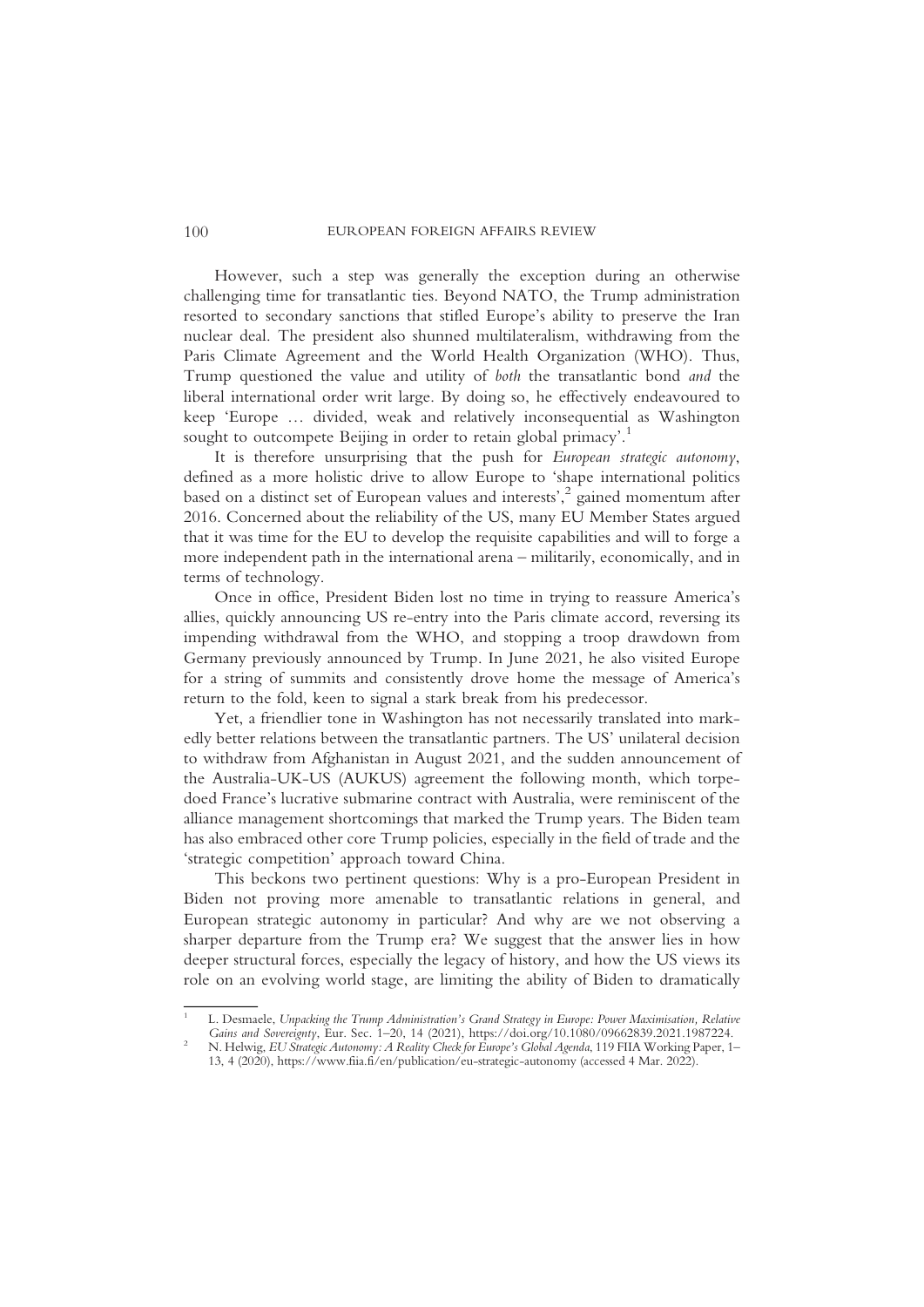deviate from Trump, who – despite being a 'disruptor' – was likewise constrained by such forces.<sup>3</sup>

This article starts with a brief review of the Biden presidency so far. We emphasize the significant continuity with his predecessor, partly a function of how the Biden administration exercises its foreign policy agency against the backdrop of international and domestic structural drivers and contending ideas regarding US global engagement.

We then focus on the evolving US partnership with Europe since 1945, with the analysis uncovering three main pillars, namely: (1) Europe's centrality as a theatre and the related US commitment to the transatlantic relationship, (2) the role of American leadership and the expectation of European alignment, as well as (3) US confidence in European capabilities and its ability to assume a more autonomous role. The choices made in the field of security during the early part of the Cold War, in Washington and in European capitals, have become deeply enshrined, making a restructuring of the Transatlantic partnership in the present that much more difficult.

The article then pivots to key structural factors, including fraught great-power dynamics, the crisis of the liberal international order, as well as domestic-political drivers in the US. Each of these feed into current elite-level debates over the US' role in the world – its grand strategy – pitting advocates of primacy against the restraint camp, with neither group particularly open to actively supporting greater European strategic autonomy.

We then follow our discussion with a presentation of three distinct models that the US under Biden might follow in regard to European strategic autonomy, namely benign neglect, primacy and major reform. Each of these models implies a different mix of US commitment to, expectations of, and confidence towards Europe. The conclusion assesses the prospects of each model in light of the preceding discussion. While European strategic autonomy is a broad concept, this article concentrates predominantly on the security angle; and it is most concerned with deciphering American perceptions toward strategic autonomy, as opposed to explaining European actions to promote this agenda.

## 2 THE BIDEN PRESIDENCY: CHANGE AND CONTINUITY

The honeymoon period for transatlantic relations turned out to be short lived, despite the high hopes that accompanied Biden's election. Domestic woes and international drivers have hindered Biden's envisaged reset with European allies,

<sup>&</sup>lt;sup>3</sup> Compare J. Peterson, Structure, Agency and Transatlantic Relations in the Trump Era, 40(5) J. Eur. Integ. 637–652, 640–644 (2018).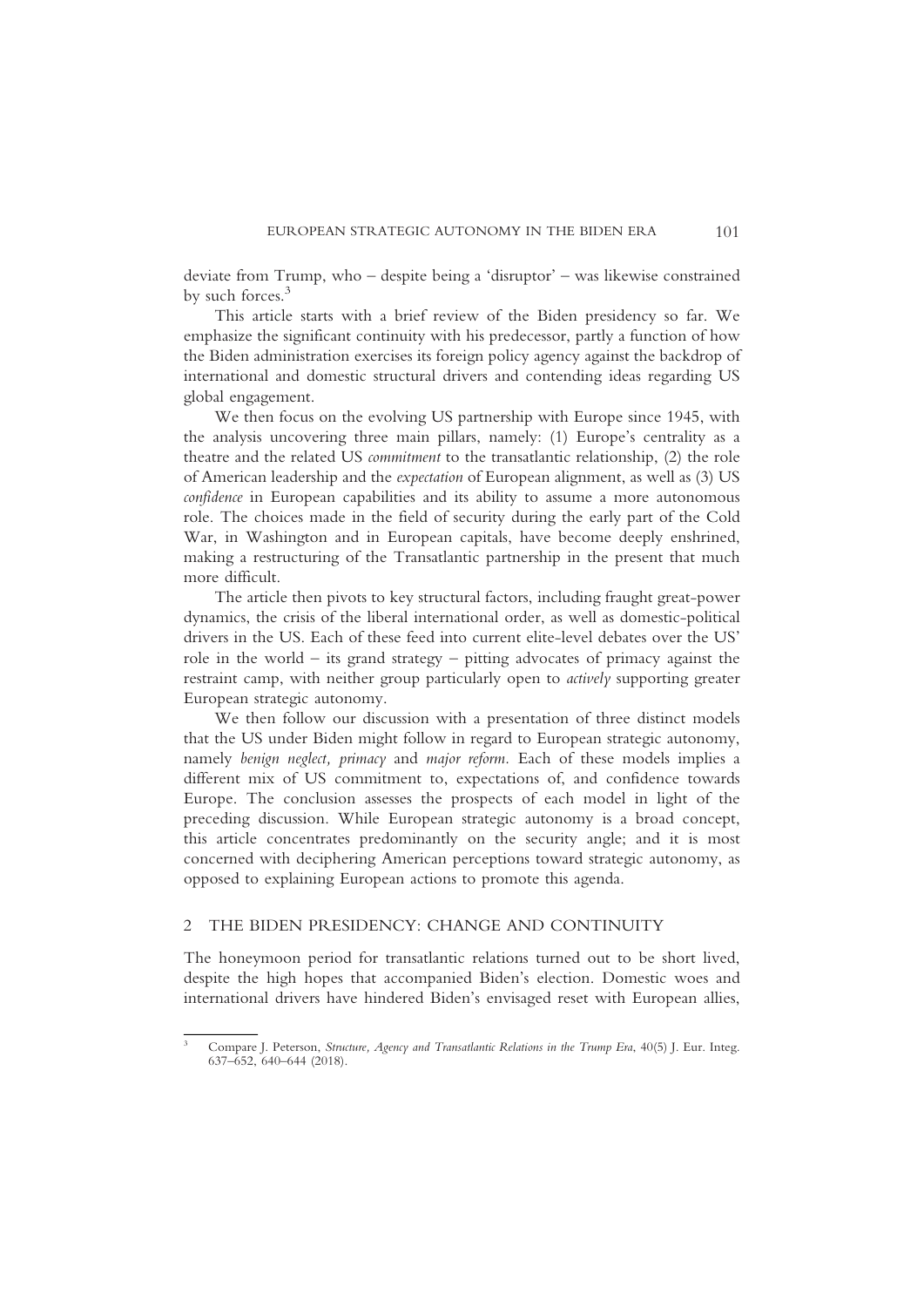which in turn has not been helped by blunders in alliance management with Afghanistan and the AUKUS agreement. After a year in office, Biden's foreign policy shows clear continuity with the Trump years.

Biden has certainly distanced himself from his predecessor by stressing the centrality of alliances and international cooperation. Thus, the US quickly rejoined the Paris Climate Agreement and the WHO. During his first trip to Europe in June, Biden struck the right tones with assurances to NATO allies, while the US and the EU also resolved a long-festering dispute over airline subsidies.

However, the fallout from the January 6 storming of the Capitol – at the urging of former president Trump – was a dramatic reminder of Biden's domestic priorities. While campaigning and in office, Biden and close aides have advocated for 'a foreign policy for the middle class', <sup>4</sup> tying the president's expansive domestic legislative agenda to US global engagement. Improving the lives of ordinary Americans is thus seen as tantamount to rebuilding the domestic sources of American power.

Biden has prioritized vaccinating Americans and passing a USD 1.9 trillion Covid relief package. Another headline initiative, a USD 1.2 trillion infrastructure bill, passed in early November with some bipartisan support in Congress; yet, Biden has failed to push his ambitious Build Back Better Act covering education, social welfare, and climate policies through the Senate. This underscores Biden's razor-thin electoral mandate in a polarized country. In the meantime, the administration has committed to ending America's 'forever wars', and indicated little appetite for pursuing free trade agreements, while keeping most Trump-era tariffs in place.

Biden has been slow to undo Trump's agenda in other areas as well. A deal with the EU on easing Trump-era steel and aluminium tariffs only occurred in late October and talks on the Iran nuclear deal have dragged on into 2022. In Afghanistan, Biden honoured an agreement that Trump had struck with the Taliban. Ultimately, the swift collapse of the Afghan security forces precipitated a chaotic evacuation operation of US, allied and Afghan nationals before the 31 August deadline. European allies grumbled about the unilateral withdrawal decision and haphazard coordination during the evacuation, while domestic critics blamed the administration for undermining US credibility.5

<sup>4</sup> J. R. Biden Jr., Remarks by President Biden on America's Place in the World (Washington, D.C. 4 Feb. 2021), https://www.whitehouse.gov/briefing-room/speeches-remarks/2021/02/04/remarks-by-presi dent-biden-on-americas-place-in-the-world/ (accessed 4 Mar. 2022); S. Ahmed et al., Making U.S. Foreign Policy Work Better for the Middle Class, Carnegie Endowment for International Peace (2020), https://carnegieendowment.org/2020/09/23/making-u.s.-foreign-policy-work-better-for-middle-<br>class-pub-82728 (accessed 4 Mar. 2022).

<sup>&</sup>lt;sup>5</sup> K. Schake, *The Roads Not Taken in Afghanistan*, Foreign Affairs (25 Aug. 2021), https://www.foreign affairs.com/articles/afghanistan/2021-08-25/roads-not-taken-afghanistan (accessed 4 Mar. 2022).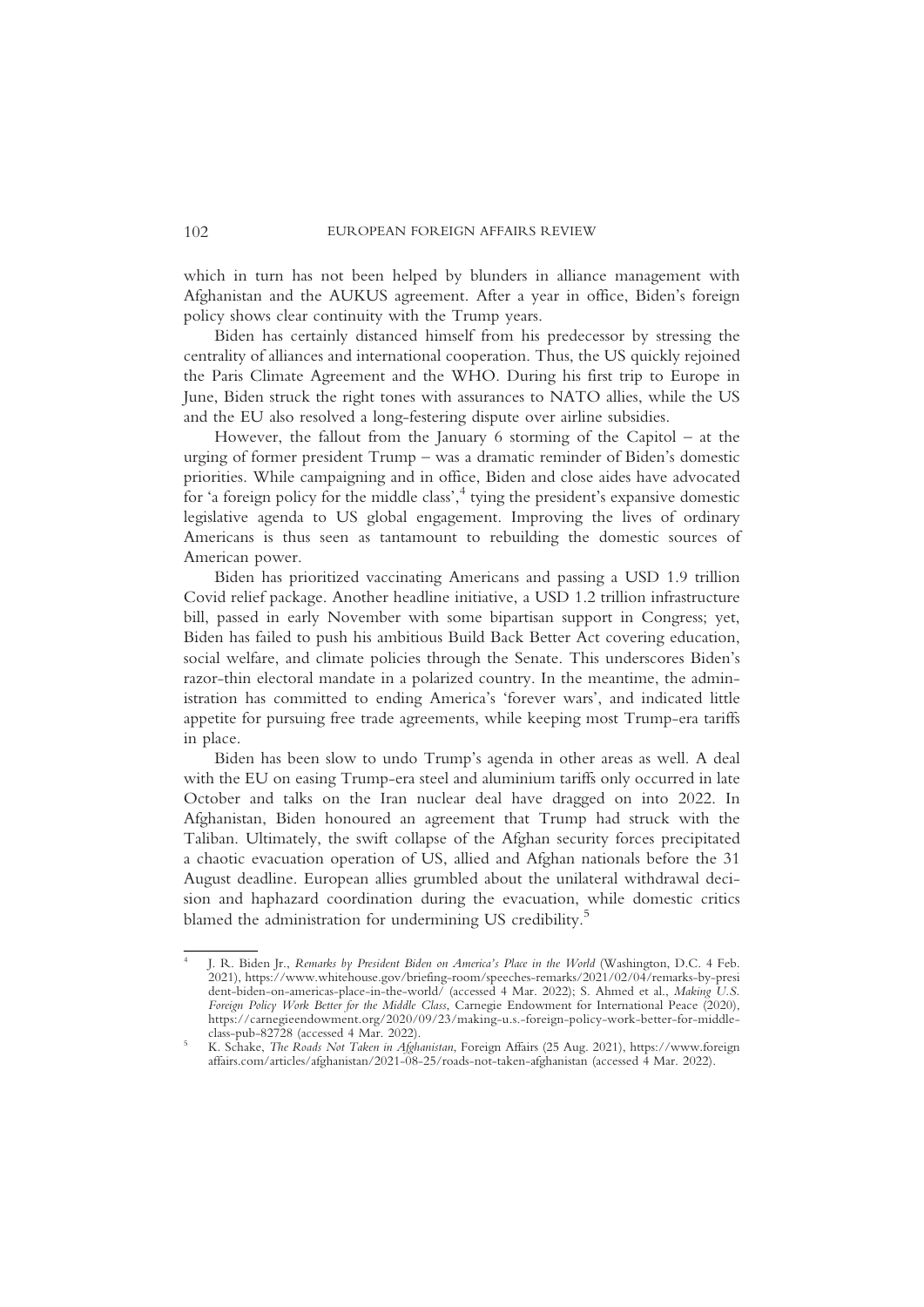Additionally, while the Biden administration prefers 'strategic competition' to his predecessor's slogan of 'great-power competition', its underlying message remains similar. Of course, Russia is still acknowledged as a near-term security threat. This reality has been driven home by the Russian invasion of Ukraine on 24 February 2022, preceded by threatening troop movements and President Vladimir Putin's maximalist demands to renegotiate the European security architecture. The Biden administration initially took the lead on diplomacy, and has since coordinated closely with the EU to place crippling sanctions on Russia's banking and financial sectors, as well as Putin's inner circle. The US has also signalled resolve by bolstering the defence of Eastern Europe and providing, along with its European allies and partners, weapons to Ukraine.

In the longer run, however, the strategic compass of the United States will slowly but surely shift towards the Indo-Pacific. In a divided country, competing with China qualifies as a rare item that has broad bipartisan support, and the US remains bent on challenging China holistically.<sup>6</sup> Per Secretary of State Antony Blinken, the US-China 'relationship [ … ] will be competitive when it should be, collaborative when it can be, and adversarial when it must be'. <sup>7</sup> This means retaining parts of the Trump approach, including the 'Phase One' trade deal and tariffs, spiced up with sector-specific cooperation, particularly on climate change.

The Biden administration is also intent on bringing allies and partners, via different fora, on board in a common front to combat Beijing's influence. The Quad – which includes the US, Japan, India and Australia – has already held two unprecedented leaders'-level summits during Biden's tenure, underlining their joint vision of a 'Free and Open Indo-Pacific' (FOIP), a moniker popularized in the Trump era.<sup>8</sup> On 15 September, the US, the UK and Australia also announced the AUKUS trilateral security partnership, which would give Australia access to nuclear propulsion technology in the development of its submarine fleet. However, this left France infuriated, as Paris lost a USD 66 billion contract to build diesel-powered submarines for Australia.<sup>9</sup>

<sup>6</sup> J. R. Biden Jr., Interim National Security Strategic Guidance (2021), https://www.whitehouse.gov/wpcontent/uploads/2021/03/NSC-1v2.pdf (accessed 4 Mar. 2022); E. A. Colby & A. W. Mitchell, The Age of Great-Power Competition: How the Trump Administration Refashioned American Strategy, 99(1)<br>Foreign Aff. 118–130 (2020).

A. J. Blinken, A Foreign Policy for the American People, U.S. Department of State (3 Mar. 2021), https://<br>www.state.gov/a-foreign-policy-for-the-american-people/ (accessed 4 Mar. 2022). www.state.gov/a-foreign-policy-for-the-american-people/ (accessed 4 Mar. 2022). <sup>8</sup> J. R. Biden Jr., N. Modi, S. Morrison & Y. Suga, Opinion: Our Four Nations Are Committed to a Free,

Open, Secure and Prosperous Indo-Pacific Region, Washington Post (13 Mar. 2021), https://www. washingtonpost.com/opinions/2021/03/13/biden-modi-morrison-suga-quad-nations-indo-pacific/<br>(accessed 4 Mar. 2022).

<sup>(</sup>accessed 4 Martin 2022).<br>M. Leonard, *The False Promise of AUKUS*, ECFR Commentary (29 Sept. 2021), https://ecfr.eu/ article/the-false-promise-of-aukus/ (accessed 4 Mar. 2022).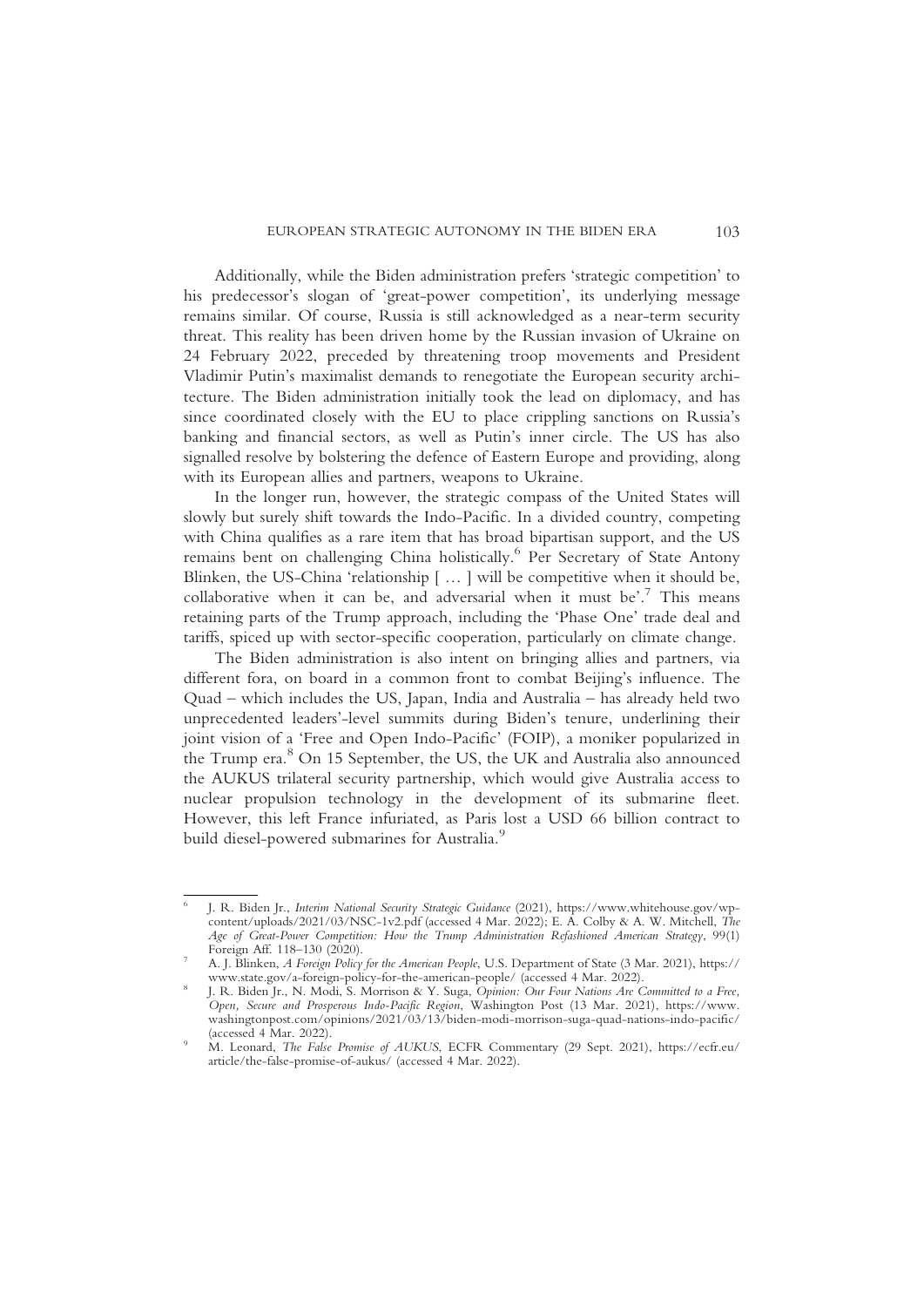Finally, the administration wants to revitalize democracy worldwide. Unlike Trump, Biden is deeply wedded to America's indispensable role in upholding a liberal international order.10 In keeping with his campaign promise, the administration held a first 'Summit for Democracy' on 9–10 December 2021 albeit to little fanfare. However, by frequently defining the contest between democratic and authoritarian systems of government as central for the twenty-first century, Biden has built a bridge between strategic competition and his democracy agenda.<sup>11</sup>

Despite Biden's rhetorical departure from his predecessor, the necessity of navigating domestic and international structural imperatives have resulted in considerable foreign-policy continuity from the Trump years. Biden has played to domestic concerns by withdrawing from Afghanistan and preserving some pre-existing barriers to trade. The administration has also prioritized relationships that deliver for the imperative of strategic competition, be it raising the profile of the Quad or engaging in 'minilateralism' with Australia and the UK whilst snubbing France.<sup>12</sup> In these instances, Biden's alliance management has occasionally taken a transactionalist turn, the recent coordination with allies on Ukraine notwithstanding. The new administration's China policy retains the hawkishness of the Trump years, despite the added nuance. Biden's frequent references to the virtues of democracy, for their part, actually mix with the broader framework of strategic competition. These apparent continuities have even spurred observations that Biden has pursued an 'America First' policy, albeit with a more polite demeanour.<sup>13</sup>

Against this backdrop, there is limited cause for enthusiasm for a mutually agreed upon reform of transatlantic relations. That scepticism is only further reinforced by the legacy of over seventy years of US primacy and leadership of the Western alliance.

# 3 A SYNOPTIC HISTORY: FROM THE FAILURE OF EUROPEAN DEFENCE COMMUNITY (EDC) TO THE ERA OF AMERICA FIRST

How the European security architecture emerged after 1945 in the Western part of the continent, and how it evolved in the following decades, still deeply shapes US views of common European defence initiatives. This does not mean American

<sup>&</sup>lt;sup>10</sup> A. Ettinger, *Rumors of Restoration: Joe Biden's Foreign Policy and What It Means for Canada, 27(2) Can. Foreign Pol'v J. 157–174 (2021).* 

Foreign Politics, The Emerging Biden Doctrine, Foreign Affairs (29 June 2021), https://www.foreignaffairs.<br>
com/articles/united-states/2021-06-29/emerging-biden-doctrine (accessed 4 Mar. 2022).

<sup>&</sup>lt;sup>12</sup> L. Vinjamuri, Biden's Realism Will Drive Competition Among US Allies, Chatham House (23 Sept. 2021), https://www.chathamhouse.org/2021/09/bidens-realism-will-drive-competition-among-us-

<sup>&</sup>lt;sup>13</sup> R. Haass, *The Age of America First: Washington's Flawed New Foreign Policy Consensus*, 100(6) Foreign Aff. 85–98 (2021).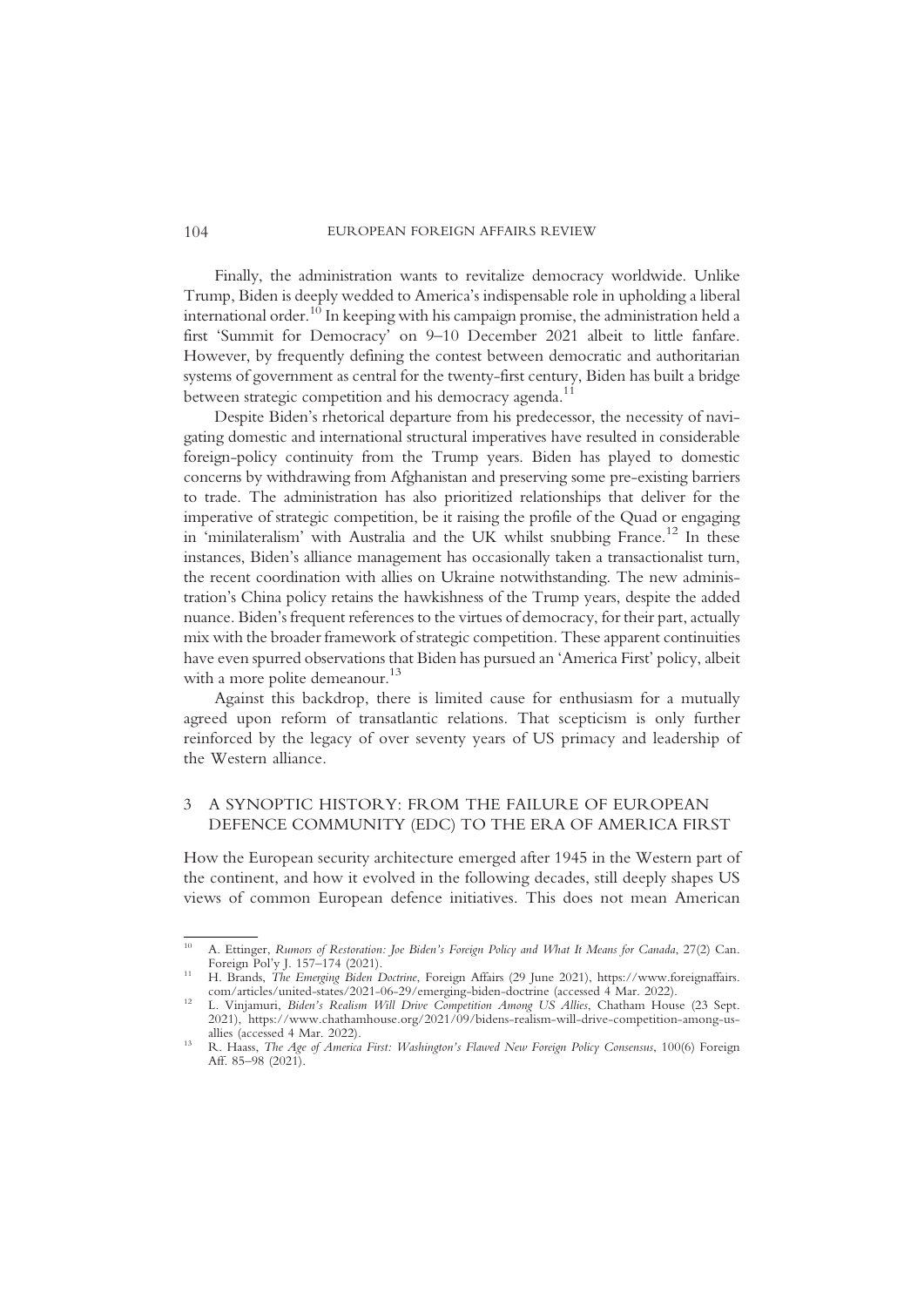perceptions have remained static in the last seventy-six years, with noticeable differences between the Cold War and the post-Cold War era. But, this historical legacy has undoubtedly made Washington more reticent, or even hostile, toward the idea of rethinking its major assumptions about the desirability of greater European strategic autonomy in the present.

Initially, the US worried primarily about the ideological and economic menace posed by the Soviet Union, and how communism might try to benefit from the economic despair and slow recovery in Western Europe to gain power via the ballot box. The Marshall Plan was thus a very generous, but one time effort, to revitalize the economies of the Western European partners so they did not succumb to communism. Yet, the growing East-West tension in 1948, be it the communist coup in Czechoslovakia or the sudden Berlin blockade, raised fears in the US and Western Europe that the Soviet Union might pose a credible military threat as well. It also strengthened the case for establishing some sort of Atlantic pact; absent a clearer security commitment from the United States, Western Europe might struggle to regain its prosperity.<sup>14</sup>

What form such a pact might take, however, and the extent of US entanglement was up to debate throughout 1948 and 1949. George Kennan, for one, favoured a 'dumb-bell' approach, a mostly European organization with the US prepared to intervene only under worst-case scenarios.<sup>15</sup> There were, additionally, significant debates between American and Western European partners, including over the duration of any such defence treaty and how ironclad the US guarantee would be to defend Europe (see Article V).<sup>16</sup> Although established in April 1949, it was only after the outbreak of the Korean War that NATO developed a clear military integrated structure, and the US fully cemented its commitment to the defence of Western Europe.

In the same manner, the choices in the early years of the Cold War also limited the space for greater European defence autonomy. French Prime Minister René Pleven first proposed the EDC in 1950, as a direct response to US calls for West German rearmament. However, the planned supranational army under the umbrella of NATO would have also helped develop a distinct European pillar in defence.

The eventual failure of the EDC, torpedoed by French opposition in 1954, proved particularly consequential. It enshrined NATO as the sole security institution in Western Europe for the rest of the Cold War, confining European integration largely to economic matters. It also cemented the 'Atlantic choice',

<sup>14</sup> J. Shea, 1949: NATO'S Anxious Birth, NATO (12 Dec. 2016), https://www.nato.int/cps/en/

<sup>&</sup>lt;sup>15</sup> Ibid. <sup>16</sup> North Atlantic Treaty, Art. V (4 Apr. 1949), 34 U.N.T.S. 243.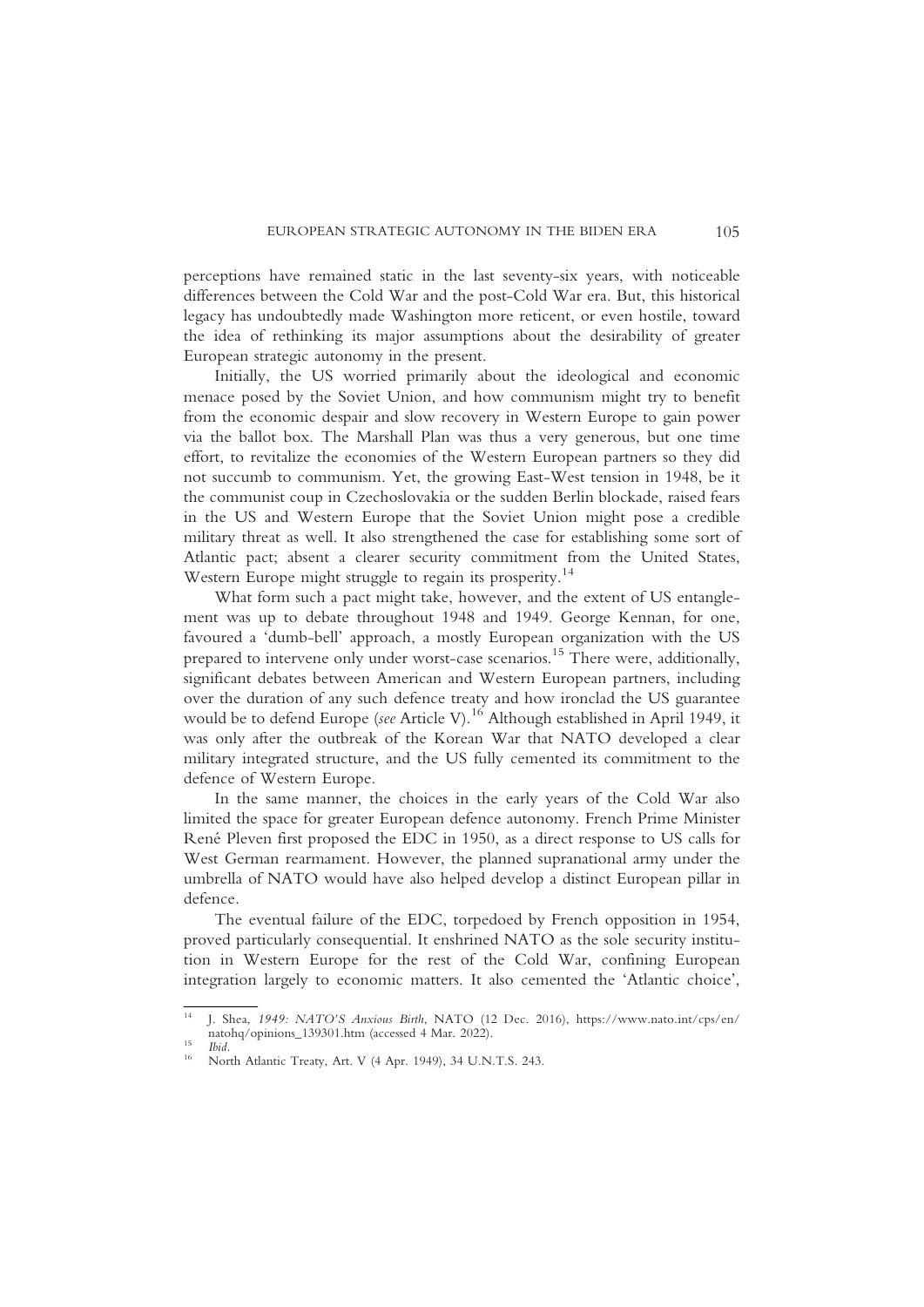and the US' unquestioned leadership of the alliance. Future European defence initiatives would be assessed according to how they were received in Washington, as opposed to how they might contribute to European security.<sup>17</sup>

The following decades, for several reasons, left little room for greater European autonomy in the field of defence. First, throughout the rest of the Cold War, the United States generally considered Europe a central theatre for its overall foreign policy. Washington displayed a significant commitment to defending Western Europe, symbolized in particular by the high number of US troops stationed in allied countries. Granted, the importance of Europe occasionally ebbed and flowed during the conflict with the Soviet Union, with the Vietnam War capturing a large part of the US attention in the 1960s and 1970s. But the occasional threats that the US might disengage from Europe were never very credible. That was equally true of John Foster Dulles' veiled warning of an 'agonizing reappraisal of basic United States policy' over the EDC,<sup>18</sup> as it was for the August 1966 Mansfield Resolution calling for a substantial cut in US troop levels in Europe.<sup>19</sup>

Second, the extensive American commitment to defending Western Europe meant Washington regarded itself as the unquestionable leader of the Western alliance, and consistently expected that its allies would follow in its footsteps in the fight against the Soviet Union. This is not to say that Washington's partners were always pliable. The Suez Crisis of 1956, the French withdrawal from NATO's integrated military structure in 1966, or the Euro missile crisis in later years show that Western European allies had no compunction thumbing their noses at Washington. Yet, the fundamental role of the United States as underwriter of Western European security, buttressed by its large nuclear arsenal, meant there were few other credible options for Alliance leadership.

Third, US administrations consistently expressed frustration with their allies' capabilities, as well as over burden-sharing. As John F. Kennedy stated in 1963, 'we cannot continue to pay for the military protection of Europe while the NATO states are not paying their fair share and living off the 'fat of the land'. 20 When Europeans did take initiatives, such as General de Gaulle's Fouchet Plan in

<sup>&</sup>lt;sup>17</sup> S. Keukeleire, *European Security and Defense Policy: From Taboo to a Spearhead of EU Foreign Policy, in The* Foreign Policy of the European Union 51–72, 52 (F. Bindi ed., Brookings 2010).<br><sup>18</sup> US Department of State, *Foreign Relations of The United States, 1952–1954*, Western European

Security, vol. V, Part 1 (1983), https://history.state.gov/historicaldocuments/frus1952-54v05p1/

d462 (accessed 29 Nov. 2021).<br>
<sup>19</sup> See T. Schwartz, *Lyndon Johnson and Europe: In the Shadow of Vietnam* 122 (Harvard University Press<br>
2003).

<sup>&</sup>lt;sup>20</sup> US Department of State, Foreign Relations of The United States, 1961–1963 vol. XIII, Western Europe And Canada (1994), https://history.state.gov/historicaldocuments/frus1961-63v13/d168 (accessed 27 Nov. 2021).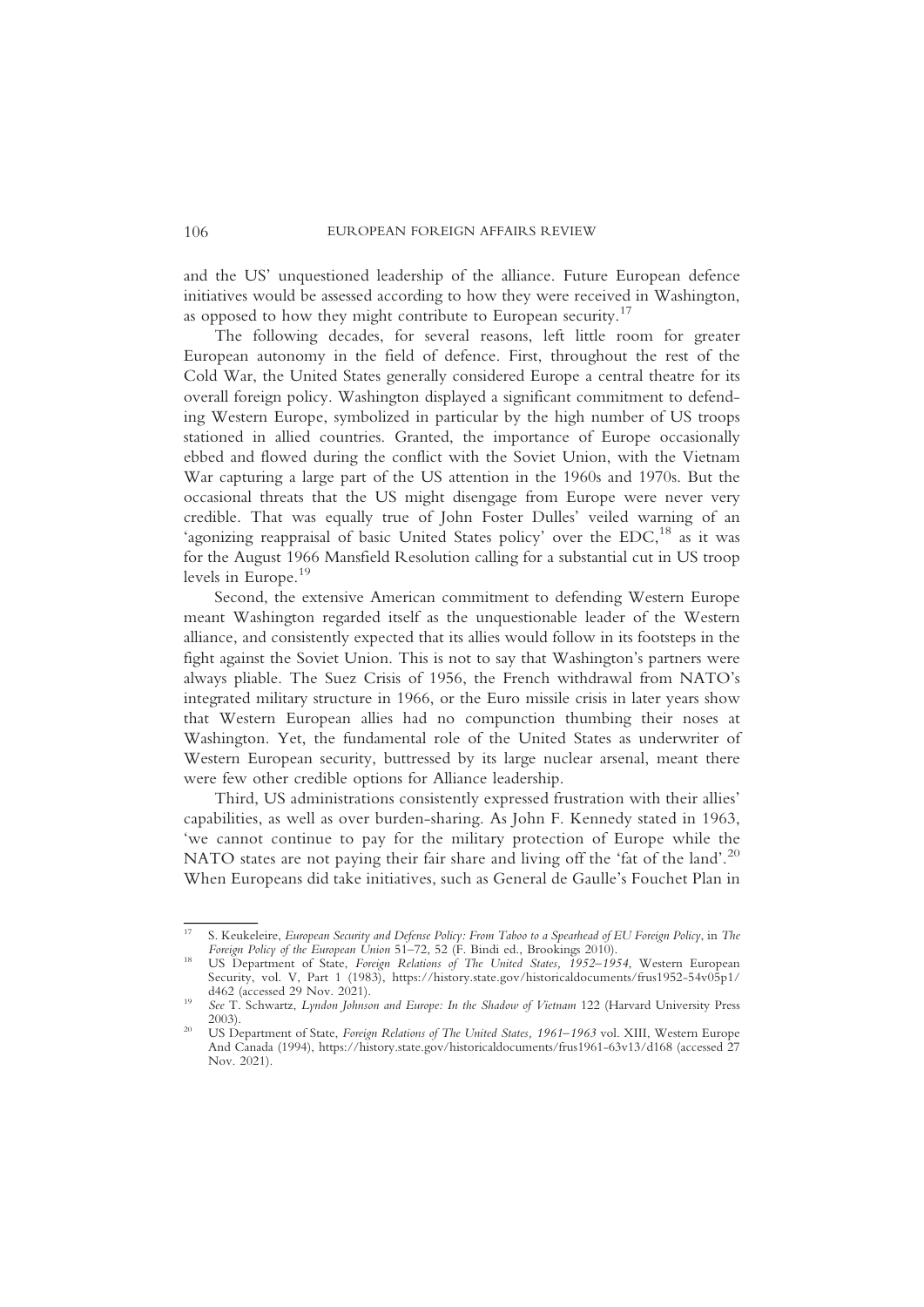1961–62, $^{21}$  which proposed greater intergovernmental cooperation in the field of defence between the six members of the European Economic Community (EEC), the US reacted with suspicion. Besides the concerns that de Gaulle's visions for European defence might undermine NATO, US reticence was also connected to negative views of the French president.<sup>22</sup>

The Cold War era thus enshrined three key pillars regarding the US attitude toward common European defence initiatives: US remained highly committed to Europe as a key theatre; the US regarded itself as the unquestioned leader of the Western Alliance and expected European support; and NATO had sole responsibility for military affairs, with Washington having low confidence in Europe's defence capabilities.

Naturally, these same principles underwent some evolution after the collapse of the Soviet Union. Since 1991, we have witnessed a clear recalibration of US interests, with a lesser investment in Europe. Thus, the US presently stations less than 70,000 troops in Europe, $^{23}$  down from a Cold War peak of over 300,000.<sup>24</sup> Additionally, other theatres have increasingly competed for attention from leaders in Washington, be it the greater Middle East following the 9/11 attacks or the Indo-Pacific in the past decade.

The US has certainly not abandoned Europe. After all, crises have occasionally drawn the US back to the continent, whether the wars in the former Yugoslavia in the 1990s or Russia's annexation of Crimea in 2014; and Washington has continually supported the expansion of NATO. But, absent existential threats, the US has still somewhat disengaged from Europe in the post-Cold War period.

This lesser focus, however, did not translate into meaningful support from Washington for greater European autonomy in the field of defence, despite the EU committing to greater integration in that field after years of neglect. Instead, the US' attitude has remained Janus like in the post-Cold War period: 'On the one hand, the US tends to recognize that Europe needs to have a more dynamic and responsible defence role. On the other hand, Janus' other face is determined to limit that role at all costs in order to safeguard classic alliances'. <sup>25</sup> Successive administrations ebbed and

<sup>&</sup>lt;sup>21</sup> CVCE.eu, Draft Treaty - Fouchet Plan II (18 Jan. 1962), https://www.cvce.eu/en/obj/draft\_treaty\_ fouchet\_plan\_ii\_18\_january\_1962-en-c9930f55-7d69-4edc-8961-4f12cf7d7a5b.html (accessed 4 Mar.

<sup>&</sup>lt;sup>22</sup> M. Trachtenberg, *A Constructed Peace: The Making of the European Settlement, 1945–1963* 393 (Princeton University Press 1999).

<sup>&</sup>lt;sup>23</sup> J. Siebens, R. Lucas & J. Wang, US Global Force Posture and US Military Operations Short of War, Stimson Center (14 July 2021), https://www.stimson.org/2021/us-global-force-posture-and-us-mili tary-operations-short-of-war/ (accessed 4 Mar. 2022).

tary-operations-short-of-war/ (accessed 4 mar. 2022).<br><sup>24</sup> T. Kane, *The Decline of American Engagement: Patterns in U.S. Troop Deployments*, Hoover Institution Economics Working Paper (2016), https://www.hoover.org/research/decline-american-engagement-

patterns-us-troop-deployments (accessed 4 *Mar. 2022)*.<br><sup>25</sup> C.-P. David & F. Ramel, *The Bush Administration's Image of Europe: From Ambivalence to Rigidity*, 8(1) Int'l J. Peace Stud. (2003), para. 16, https://www3.gmu.edu/programs/icar/ijps/vol8\_1/David% 20and%20Ramel.htm (accessed 4 Mar. 2022).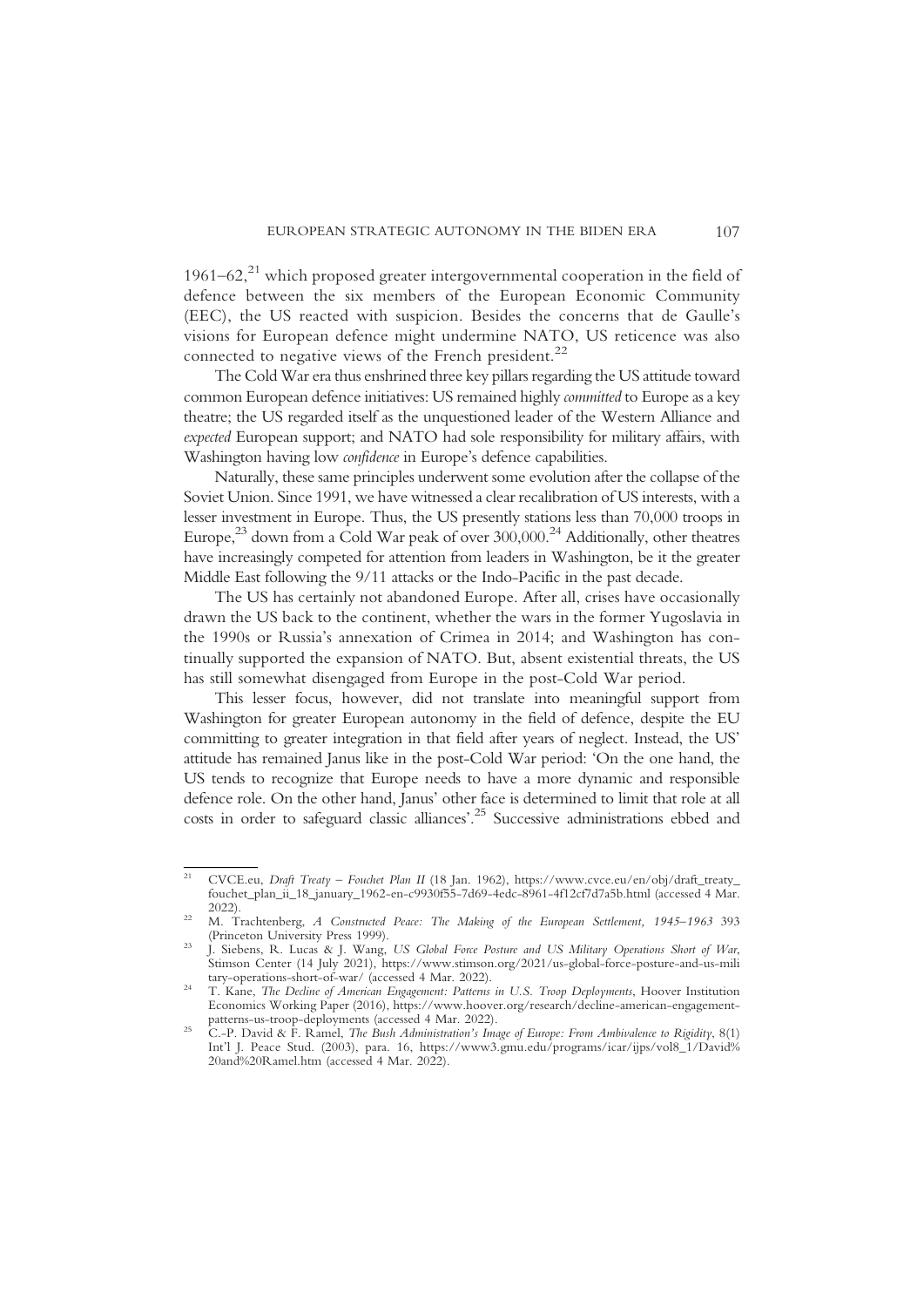flowed in their attitude, but they rarely shifted from either opposition or scepticism as it relates to common European defence initiatives.

Thus, the George H.W. Bush administration appeared hostile to common European military aspirations. It applied pressure in 1991–92 against the Franco-German Eurocorps plan, fearing that this initiative would undermine NATO.<sup>26</sup> With the end of the Cold War, the US was particularly concerned that its European allies might be tempted by alternative security arrangements, which could weaken NATO, 'thereby depriving the United States of its main lever of influence over the continent and severing the transatlantic bond'.<sup>27</sup>

The Clinton administration, unlike its predecessor, did show a greater openness toward common European defence and the emergence of the Common Foreign and Security Policy (CFSP). But, it was not an absolute support either. Following the December 1998 St Malo Declaration,<sup>28</sup> whereby the UK and France agreed that the EU needed autonomous capacity backed by credible military forces, the US responded with a clear warning. At the NATO Council, then Secretary of State Madeleine Albright indicated that common European defence initiatives would be acceptable if they respected the '3Ds': 'no diminution of NATO, no discrimination and no duplication<sup>'.29</sup>

The US attitude under the Clinton administration could therefore best be characterized, in the words of Stanley Sloan, as 'yes, but': Washington, with its low confidence in its allies' capabilities, would accept European defence initiatives as long as they placed US interests at the forefront.<sup>30</sup> Moreover, the US ambivalence in the 1990s was very much a by-product of the particular geopolitical context of the time, reflecting concerns about NATO's future. $31$ 

Washington's mindset regarding European defence did not change with the times in the following two decades. Granted, the George W. Bush and the Trump administrations showed more open hostility in respect to European initiatives than

<sup>&</sup>lt;sup>26</sup> M. Fisher, Germans Caught in U.S.-French Drift, Washington Post (27 June 1992), https://www. washingtonpost.com/archive/politics/1992/06/27/germans-caught-in-us-french-rift/a7ef5d96-6548-4a54-a844-5713f90b2bd8/ (accessed 4 Mar. 2022).

<sup>&</sup>lt;sup>27</sup> L. Horovitz, The George H.W. Bush Administration's Policies Vis-à-vis Central Europe: From Cautious Encouragement to Cracking Open NATO's Door, in Open Door: NATO and Euro-Atlantic Security After the Cold War 71–92, 78 (Daniel S. Hamilton & Kristina Spohr eds, Brookings 2019).

<sup>&</sup>lt;sup>28</sup> CVCE.eu, Franco-British St. Malo Declaration (4 Dec. 1998), https://www.cvce.eu/en/obj/franco\_ british\_st\_malo\_declaration\_4\_december\_1998-en-f3cd16fb-fc37-4d52-936f-c8e9bc80f24f.html

<sup>&</sup>lt;sup>29</sup> NATO On-line Library, *Press Conference by US Secretary of State Albright* (8 Dec. 1998), https://www.<br>nato.int/docu/speech/1998/s981208x.htm (accessed 4 Mar. 2022).

<sup>&</sup>lt;sup>30</sup> S. R. Sloan, *The United States and European Defence*, Chaillot Papers, 39 (European Union Institute for Security Studies 2000), https://www.iss.europa.eu/content/united-states-and-european-defence

<sup>&</sup>lt;sup>31</sup> M. Bergmann, J. Lamond & S. Cicarelli, *The Case for EU Defense: A New Way Forward for Trans-*Atlantic Security, Center for American Progress (1 June 2021), https://americanprogress.org/article/ case-eu-defense/ (accessed 4 Mar. 2022).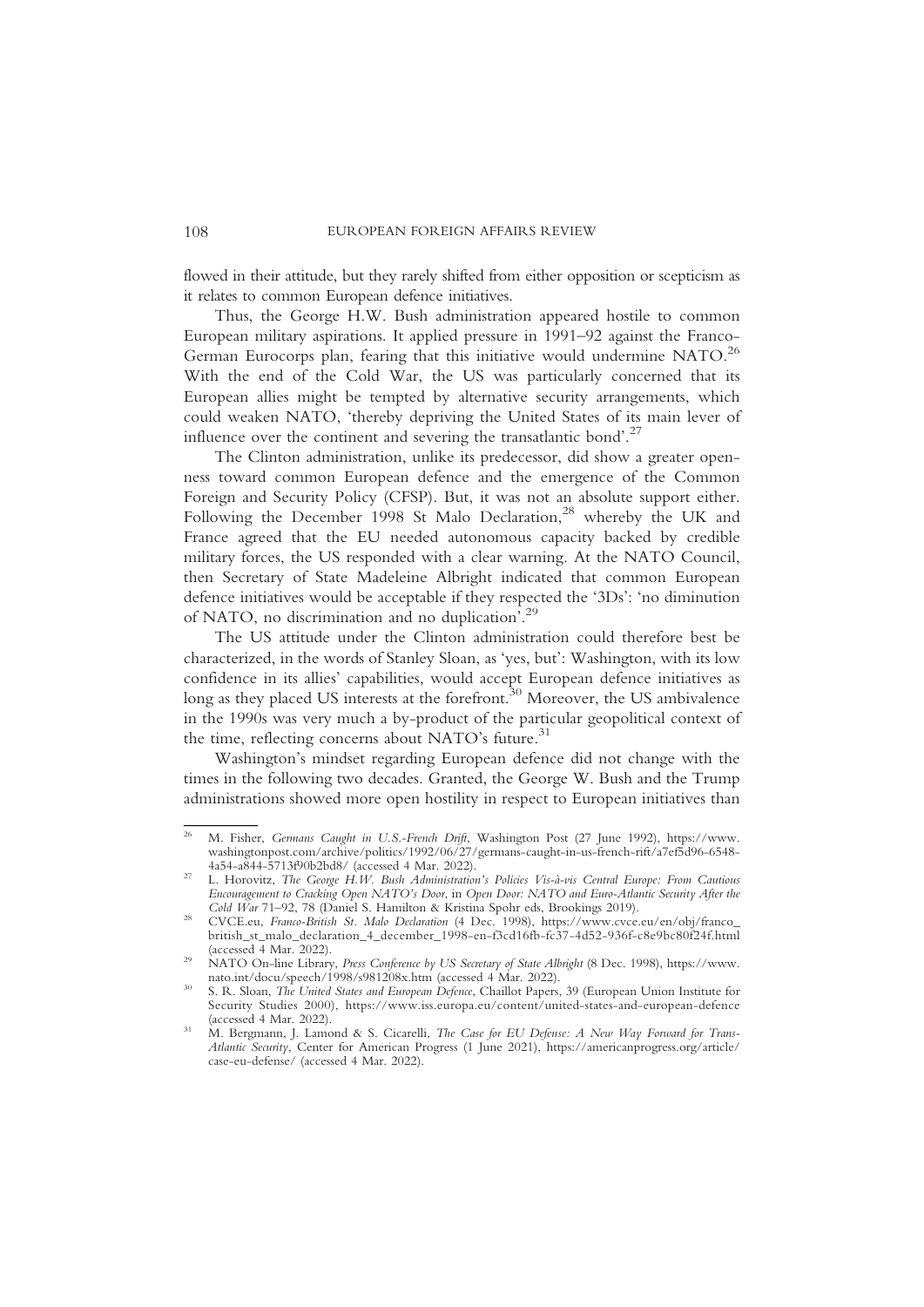the US under Obama. Yet, fundamentally, as Max Bergmann et al. suggest, 'The fact that US policy toward European defence has remained relatively unchanged since the 1990s and continues to all but ignore the EU represents a total strategic failure'.<sup>32</sup> That deep historical legacy has only been further reinforced by the evolution of grand strategy debates among US circles in recent years, which centre on the extent of US engagement in the world and competition with China, as opposed to genuinely reconsidering the approach to European defence.

# 4 GLOBAL CHALLENGES, DOMESTIC DRIVERS AND GRAND-STRATEGIC DEBATES

The Biden presidency is navigating tense great-power relations, particularly between the US and China, a related crisis of the liberal international order, and a wide array of domestic challenges. These structural factors have triggered a frenzy of debate in policymaking, think tank, and academic circles over the United States' future role in the world, over the very ideas that inform US foreign policy agency. However, these elite-level ideational contests between primacists and advocates of restraint have not centred on the future of the transatlantic relationship and European strategic autonomy per se, shedding some light on the continuity from Trump to Biden.

The rapid growth of China's economic and military power is arguably the most important structural change in international politics since 1991. The US now regards China as a full-spectrum challenge, spanning military, economic, institutional, and technological arenas.33 This more confrontational stance has been spurred on by fears that China is endeavouring to overtake the US as the leading state in the international system. Such an assessment rests on various factors, including China's recent authoritarian turn, increasing assertiveness in its neighbourhood, trade-distorting practices, weaponization of economic relationships, $34$  as well as domestic human rights violations. Incidentally, the EU has picked up on these changes, and now refers to China as 'a negotiating partner, an economic competitor and a systemic rival'.<sup>35</sup>

Great-power tensions have also exacerbated the crisis of the post-World War II liberal international order.<sup>36</sup> It is not merely that China, along with Russia, have

<sup>&</sup>lt;sup>32</sup> Ibid., at 16.<br><sup>33</sup> Great-Power Competition and the Rising US-China Rivalry: Towards a New Normal? (V. Sinkkonen & B. Gaens eds, FIIA 2020), https://www.fiia.fi/en/publication/great-power-competition-and-the-rising-<br>us-china-rivalry (accessed 4 Mar. 2022).

<sup>&</sup>lt;sup>34</sup> Poutala, Sinkkonen & Mattlin, this issue.<br><sup>35</sup> U. von der Leyen, *State of the Union Address by President von der Leyen at the European Parliament Plenary* (Brussels 16 Sept. 2020), https://ec.europa.eu/commission/presscorner/detail/en/SPEECH\_20\_1655

<sup>&</sup>lt;sup>36</sup> G. J. Ikenberry, *The End of Liberal International Order?*, 94(1) Int'l Aff. 7–23 (2018).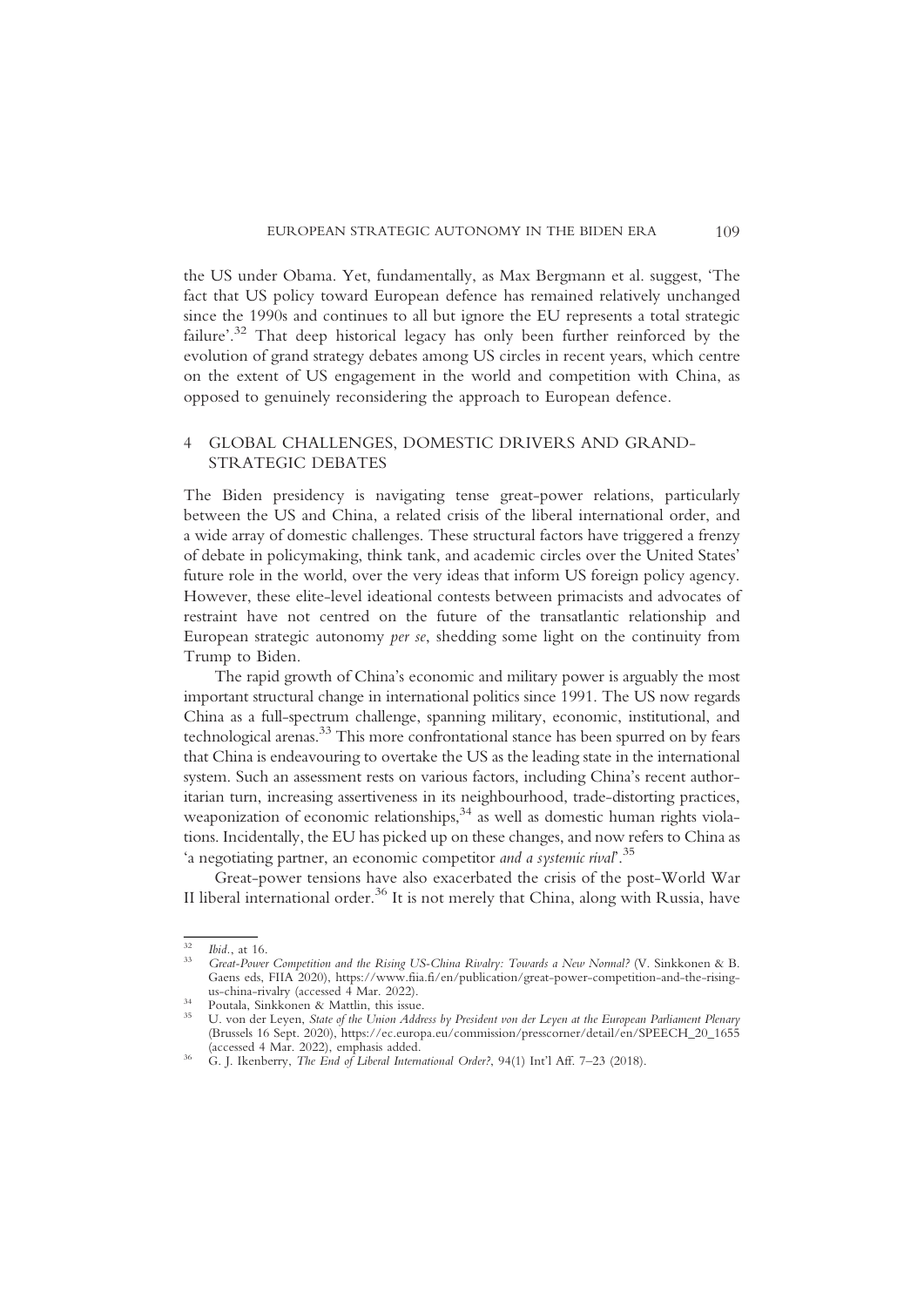been unwilling to ascribe to aspects of this order's normative framework; they are also openly contesting its key pillars and offering up institutional alternatives like the Shanghai Cooperation Organization (SCO) or the Belt and Road Initiative (BRI).<sup>37</sup>

In addition, the current order is increasingly contested because of the perception it no longer delivers for the people of the traditional 'West', instead breeding economic and ontological insecurity.<sup>38</sup> Such dissatisfaction has been harnessed on both sides of the Atlantic by populists and nationalists, including former President Trump.

Finally, the United States faces manifold internal challenges, including the raging Covid-19 pandemic, the opioid crisis, and crumbling infrastructure. Addressing these tasks is complicated by the polarized and hyper-partisan domestic-political environment in the country, which has also weakened the post-World War II 'consensus' on US global engagement.<sup>39</sup>

The grand-strategic debates in the US have become, in this complicated environment, more heated, illustrative of the ideational elite-level contestation over the United States' global role.<sup>40</sup> At present, this debate revolves particularly between supporters of primacy and those advocating for greater restraint.

Primacy – arguably the orthodox approach to US grand-strategy since 1945 – entails a robust US commitment to lead the world. It relies on a considerable military footprint in key regional theatres, namely Europe, East Asia and the Middle East, control of the global sea and air commons, and sustaining America's global alliance network. In the economic domain, primacy centres on a dedication to free trade, further supported by multilateral institutions and treaty regimes.<sup>41</sup> However, some proponents of a forward-leaning military posture do treat multilateral institutions with suspicion and view them as unnecessary constraints on US freedom of action.<sup>42</sup>

During the Obama, Trump and now Biden eras, restrainers have increasingly challenged primacist ideas, and pushed for varying degrees of US disengagement from the world. In the military realm, some restrainers call for 'offshore balancing',

<sup>&</sup>lt;sup>37</sup> A. Cooley & D. Nexon, *Exit from Hegemony: The Unraveling of the American Global Order* (Oxford University Press 2020).

<sup>&</sup>lt;sup>38</sup><br>
Ikenberry, *supra* n. 36.<br>
<sup>39</sup> K. A. Schultz, *Perils of Polarization for U.S. Foreign Policy*, 40(4) Wash. Q. 7–28 (2017).<br>
<sup>40</sup> Compare T. Wright, *The Folly of Retrenchment: Why America Can't Withdraw from the Wo* 

Foreign Aff. 10–18 (2020); E. Ashford, Strategies of Restraint: Remaking America's Broken Foreign Policy, 100(5) Foreign Aff. 128–141 (2021).

<sup>&</sup>lt;sup>41</sup> Primacy is often also called 'deep engagement' or 'liberal hegemony', see E. B. Montgomery, *Primacy* and Punishment: US Grand Strategy, Maritime Power, and Military Options to Manage Decline, 29(4) Sec. Stud. 769–796, 772–775 (2020). On key primacist tenets see e.g., S. G. Brooks & W. C. Wohlforth, America Abroad: The United States' Global Role in the 21st Century (Oxford University Press 2016); H. Brands, Choosing Primacy: U.S. Strategy and Global Order at the Dawn of the Post-Cold War Era, 1(2) Texas Nat'l Sec. Rev. 8-33 (2018).

<sup>&</sup>lt;sup>42</sup> N. Schadlow, *The Conservative Realism of the Trump Administration's Foreign Policy*, Texas National Sec. Rev. (2018), https://tnsr.org/roundtable/policy-roundtable-the-future-of-conservative-foreign-policy/ (accessed 4 Mar. 2022).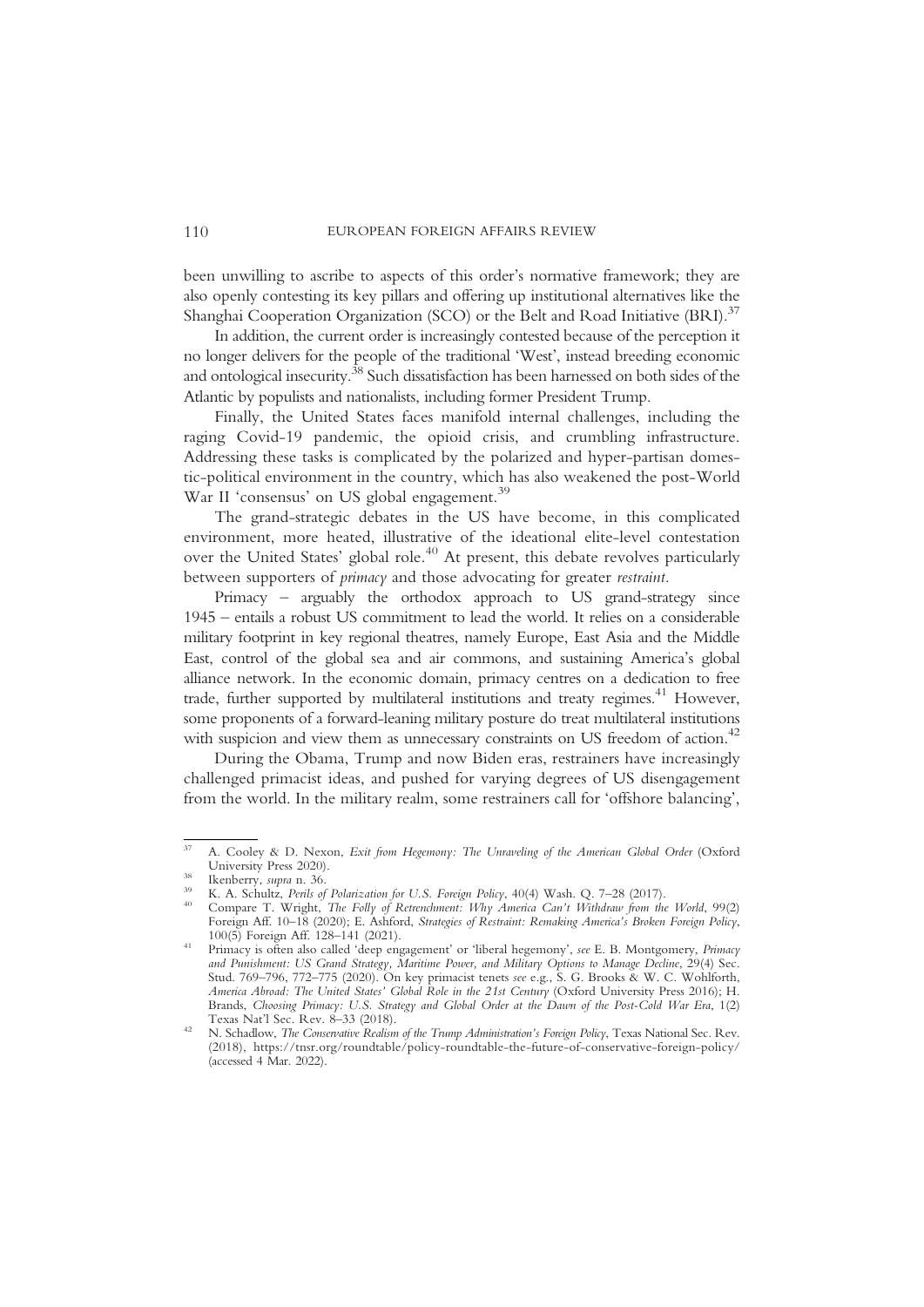the reallocation of the US military footprint by shifting US assets from Europe to Asia,<sup>43</sup> while others would pull back most US global deployments.<sup>44</sup> Restrainers differ also over the level of commitment to free trade, as well as the support for multilateral cooperation.<sup>45</sup>

The primacy-restraint debate also reveals stark differences insofar as the three pillars of US policy toward Europe mentioned previously. For the first pillar of commitment, even primacists have begun to scale down their regional objectives. The most popular adjustment is a less prominent role in the Greater Middle East.<sup>46</sup> This would free up resources, especially for contesting China in the Indo-Pacific, but also for checking Russia's ambitions in Europe. In practice, these reformulations would be status quo oriented insofar as Europe. The US military role would stay the course, and the centrality of the US' global alliance network would be maintained.<sup>47</sup>

Restraint advocates largely agree regarding the necessity of ending the wars in Iraq and Afghanistan,<sup>48</sup> but divisions subsist when it comes to military reprioritization. Rightsizing could entail the US pulling all its forces 'onshore' and intervening in various global theatres only when necessary.49 Less drastically, the US could end deployments only in Europe and the Greater Middle East, as it focuses on thwarting China's growing hegemonic ambitions in Asia.50 In both options, the US role in Europe would be piecemeal at best.

This leads to the second pillar of expectations. Preserving US leadership and military ascendancy in Europe is a sound long-term investment for primacists. Doing so helps check Russia's ambitions, avoids intensified regional competition and nuclear proliferation, and might even stifle nationalist influences in allied countries.51 Even when supporters of the transatlantic alliance want Europeans to invest in their defence capabilities,<sup>52</sup> they expect that their allies should support America's forays, military and otherwise, in Europe and globally.

<sup>&</sup>lt;sup>43</sup> J. J. Mearsheimer & S. M. Walt, *The Case for Offshore Balancing*, 95(4) Foreign Aff. 70–83 (2016).<br><sup>44</sup> B. R. Posen, *Restraint: A New Foundation for U.S. Grand Strategy* (Cornell University Press 2014).<br><sup>45</sup> Compar the Decline of U.S. Primacy (Farrar, Straus and Giroux 2018); J. J. Mearsheimer, Bound to Fail: The Rise and Fall of the Liberal International Order, 43(4) Int'l Sec. 7–50 (Spring 2019); J. Glaser, C. A. Preble & A. T. Thrall, *Towards a More Prudent American Grand Strategy*, 61(5) Survival 25–42 (2019).

<sup>&</sup>lt;sup>46</sup> Wright, *supra* n. 40; M. Karlin & T. Cofman Wittes, *America's Middle East Purgatory: The Case for Doing*<br>Less, 98(1) Foreign Aff. 88–100 (2019).

<sup>17</sup> M. Rapp-Hooper, Saving America's Alliances: The United States Still Needs the System That Put It on Top,<br>99(2) Foreign Aff. 127–140 (2020).

<sup>99</sup> See Ashford, supra n. 40.<br>
<sup>49</sup> Posen, supra n. 44.<br>
<sup>50</sup> Mearsheimer & Walt, supra n. 43.<br>
<sup>51</sup> Wright, supra n. 40; H. Brands & P. D. Feaver, *What Are America's Alliances Good For?*, 47(2)<br>
Parameters 15–30 (2017).

<sup>52</sup> Rapp-Hooper, supra n. 47; T. Wright, All Measures Short of War 197-199 (Yale University Press 2017).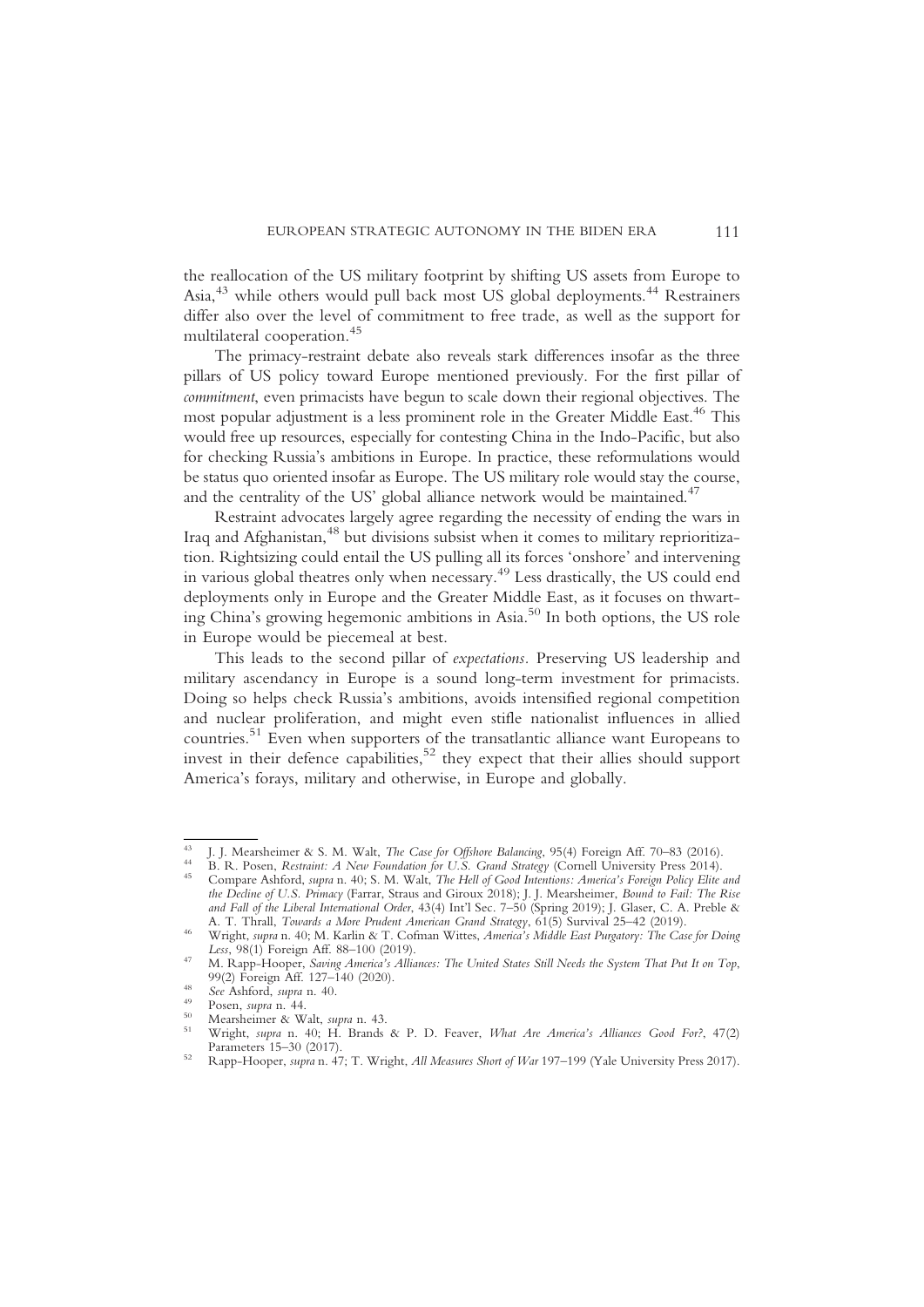Conversely, some restraint advocates argue that the US should revoke permanent alliances altogether.<sup>53</sup> Others would – pragmatically – settle for a less drastic renegotiated division of labour between the US and its European allies.<sup>54</sup> Either way, the expectation is that pulling the plug on transatlantic alliance commitments and/or removing US troops would lead US allies to make the necessary investments to maintain a balance of power in Europe. US interests would benefit almost automatically, when American power, an apparent impediment to European balancing behaviour,<sup>55</sup> is subtracted from the equation.

This is in turn related to the third pillar of confidence. Advocates of primacy are wary of Europe's ability to assume a leading role in its own defence, especially in the face of an assertive Russia. They point to internal divisions over threat perceptions and shortfalls in capabilities, along with a fragmented military-industrial base.<sup>56</sup> Moreover, primacists have been sceptical that the removal of US security guarantees would alter European threat perceptions and create a common European position vis-à-vis Moscow, or incentivize Europe to better pool its military resources and invest to offset shortfalls.<sup>57</sup> For European strategic autonomy, this means that the US would only welcome developments that bolster its current military posture.

The restrainers offer the opposite message. The argument turns on a more optimistic reading of Europe's capabilities and intra-European dynamics. The Europeans, rich industrial democracies and chronic free-riders on US largesse, should not only be able to fend for themselves,<sup>58</sup> but would be able to do so in fairly short order given the current balance of military forces between NATO Europe and Russia.<sup>59</sup> The restrainers, then, are not so-much ill-disposed towards European strategic autonomy as they are agnostic.

## 5 THREE MODELS OF TRANSATLANTIC ENGAGEMENT IN THE BIDEN ER  $A^{60}$

The reflections on the ingrained history of US leadership, structural international and domestic factors, as well as the current state of ideational contestation between primacy and restraint help explain the greater than expected continuity between

<sup>&</sup>lt;sup>53</sup> Glaser, Preble & Thrall, *supra* n. 45; Posen, *supra* n. 44.<br><sup>54</sup> Ashford, *supra* n. 40.<br><sup>55</sup> Compare Kenneth N. Waltz, *Theory of International Politics* (Addison-Wesley 1979).<br><sup>56</sup> H. Meijer & S. G. Brooks, *Illu* 

States Public Back, 456 T. G. Carpenter, NATO Is an Institutional Dinosaur, War on the Rocks (25 Aug. 2016), https://waronther<br>
ocks.com/2016/08/nato-is-an-institutional-dinosaur/ (accessed 4 Mar. 2022).

<sup>&</sup>lt;sup>59</sup> B. R. Posen, *Europe Can Defend Itself*, 62(6) Survival 7–34 (2020).<br><sup>60</sup> These models build on G. Martin & V. Sinkkonen, *Transatlantic Relations and European Strategic Autonomy in* the Biden Era: Neglect, Primacy or Reform?, 301 FIIA Briefing Paper (Feb. 2021), https://www.fiia.fi/en/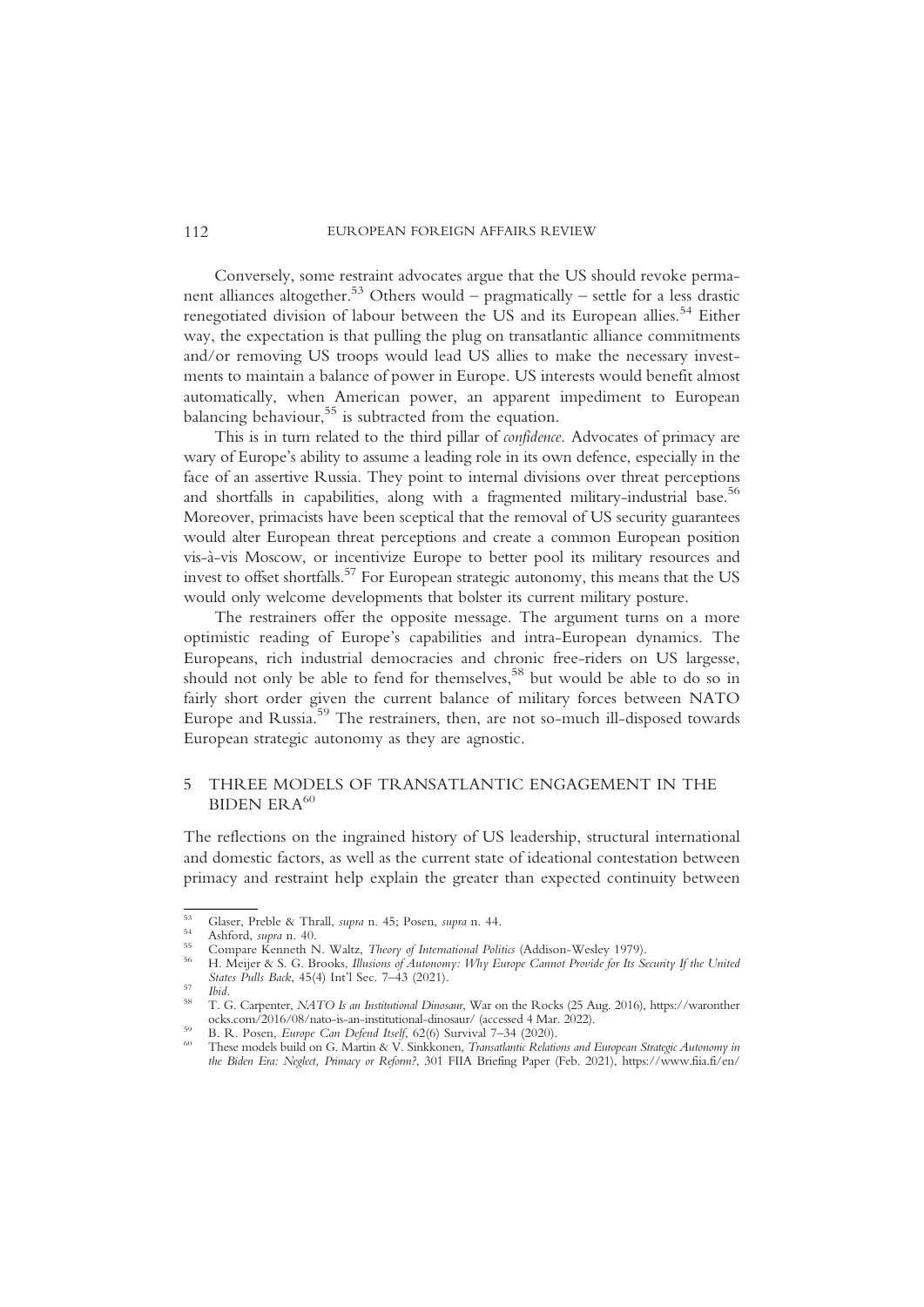Trump and Biden. But, they can also help shed light on the road ahead. This section presents three distinct models of transatlantic engagement for the rest of the Biden era: benign neglect, primacy and major reform. Each of them is marked by a different mix of US commitment to Europe, US expectations of allies' alignment with American policy positions, and US confidence in Europe's aspirations and capabilities (see Table 1 below).

### 5.1 MODEL 1: BENIGN NEGLECT

The first option, benign neglect, would involve low US investment in Europe, combined with low expectations of European alignment, and low confidence when it comes to the development of European capabilities. It is also the model most in line with the views of the restraint camp.

Here, the imperative of strategic competition with China effectively marginalizes other foreign-policy concerns. As the first year of the Biden presidency has illustrated, this path holds plenty of appeal in Washington D.C. It addresses the geopolitical challenge posed by a rising China to US interests across the world, and it is a course with bipartisan support.<sup>61</sup> Framing China as a common enemy could also help Biden in addressing the deep domestic polarization at home, while tackling Beijing's unfair economic practices resonates with a foreign policy for the middle class.

This China-centric model would clearly impact other key US foreign policy goals. Rhetorical indications suggest that Biden's international democracy agenda blends well with the imperatives of strategic competition, while rejuvenating democracy domestically builds up America's sources of 'usable power' in the protracted competition with Beijing.<sup>62</sup> Here large-scale multilateral forays like the Summit for Democracy have at best symbolic value, as the US pursues minilateral coalitions of the willing to combat China's influence. In the Indo-Pacific, and elsewhere, such groupings would likely include autocratic regimes.

As for transatlantic relations, this model would entail a continuation of the unsentimental approach of Biden's first year in office. Admittedly Biden has eschewed the divisive rhetoric and actions taken by Trump towards Europe, and his foreign policy team includes many committed Transatlanticists. US leadership in key international fora like the UN Climate Change Conference 26, or NATO,

publication/transatlantic-relations-and-european-strategic-autonomy-in-the-biden-era (accessed 4 Mar.

<sup>&</sup>lt;sup>61</sup> Pew Research Center, Most Americans Support Tough Stance Toward China on Human Rights, Economic Issues (4 Mar. 2021), https://www.pewresearch.org/global/2021/03/04/most-americans-support-

<sup>&</sup>lt;sup>62</sup> Compare P. Trubowitz & P. Harris, *The End of the American Century? Slow Erosion of the Domestic* Sources of Usable Power, 95(3) Int'l Aff. 619–639 (2019).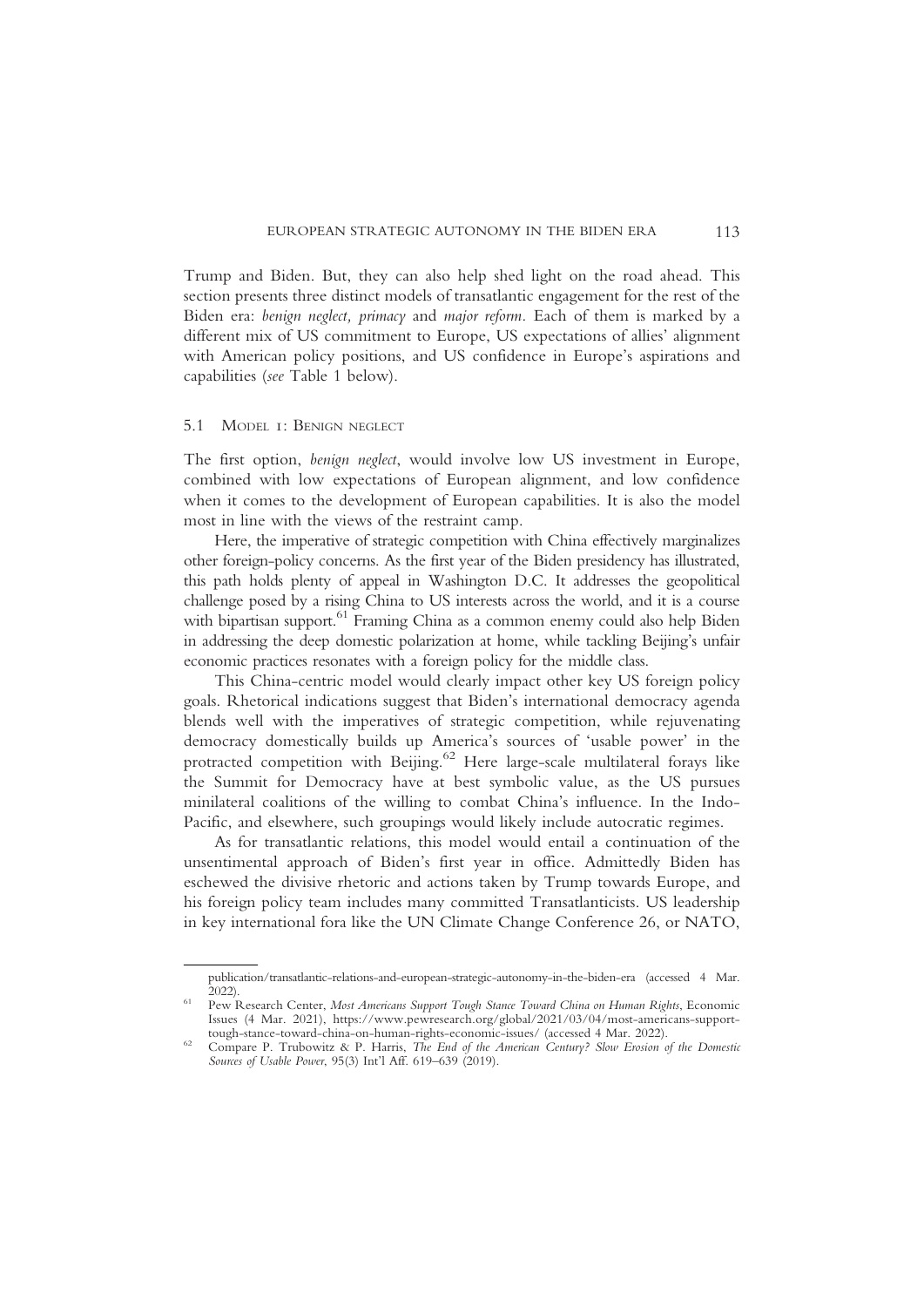would have been hard to imagine in the Trump era, indicating that transatlantic common ground exists regarding some key global challenges.

However, despite such positive signals, in this model the US would downgrade Europe to secondary theatre status.<sup>63</sup> In terms of bandwidth, a laser-like focus on China inevitably limits Washington's ability to engage with other regions. More importantly, Biden's transatlantic policy would essentially be a function of strategic competition; any new transatlantic forays would need to pass the 'China test'.

The US would prioritize areas where it could expect European alignment on China, like investment screening or combatting Beijing's unfair market practices. However, Washington's doubts over the EU's reliability would hamper such cooperation. The signing of the EU-China Comprehensive Agreement on Investment (CAI) in late December 2020 indicated to the US that Europe remains sensitive to the economic costs of US-China competition. There would be little appetite in Washington as well for addressing US-Europe disagreements deemed peripheral for strategic competition – data privacy, for instance.

Initially, Biden might have hoped that he could leave transatlantic relations on cruise control after rhetorical flourishes and limited action to reassure allies of US commitment and leadership. However, given the Afghanistan withdrawal and the AUKUS fracas with France, such signalling – even when coupled with avoidance of the abrasive rhetoric and worst policy impulses of the Trump years – might not be enough to align Europe with America's China policy.

Finally, lack of confidence in European ambition would also make Washington wary of pinning too many hopes on the transatlantic partnership. Keen to focus on other matters and shaped by past failed experiences, the Biden administration would refrain from pushing Europe to bolster its defence capabilities. As such, the US would essentially ignore the concept of strategic autonomy, viewing it as neither credible nor relevant.

## 5.2 MODEL 2: PRIMACY

The second option, primacy, entails high US investment in Europe, high expectations of European alignment and low confidence regarding the development of European capabilities. It is, obviously, the path that is most consistent with the history of US leadership of the Western alliance.

Here, the Biden administration would still regard US leadership as 'indispensable' for sustaining the liberal international order, even if it entailed considerable investments. The US would also consider domestic democratic renewal and defence of its values abroad as two sides of the same coin.

<sup>63</sup> L. Símon, L. Desmaele & J. Becker, Europe as a Secondary Theater? Competition With China and the Future of America's European Strategy, 53(1) Strategic Stud. Q. 90–115 (2021).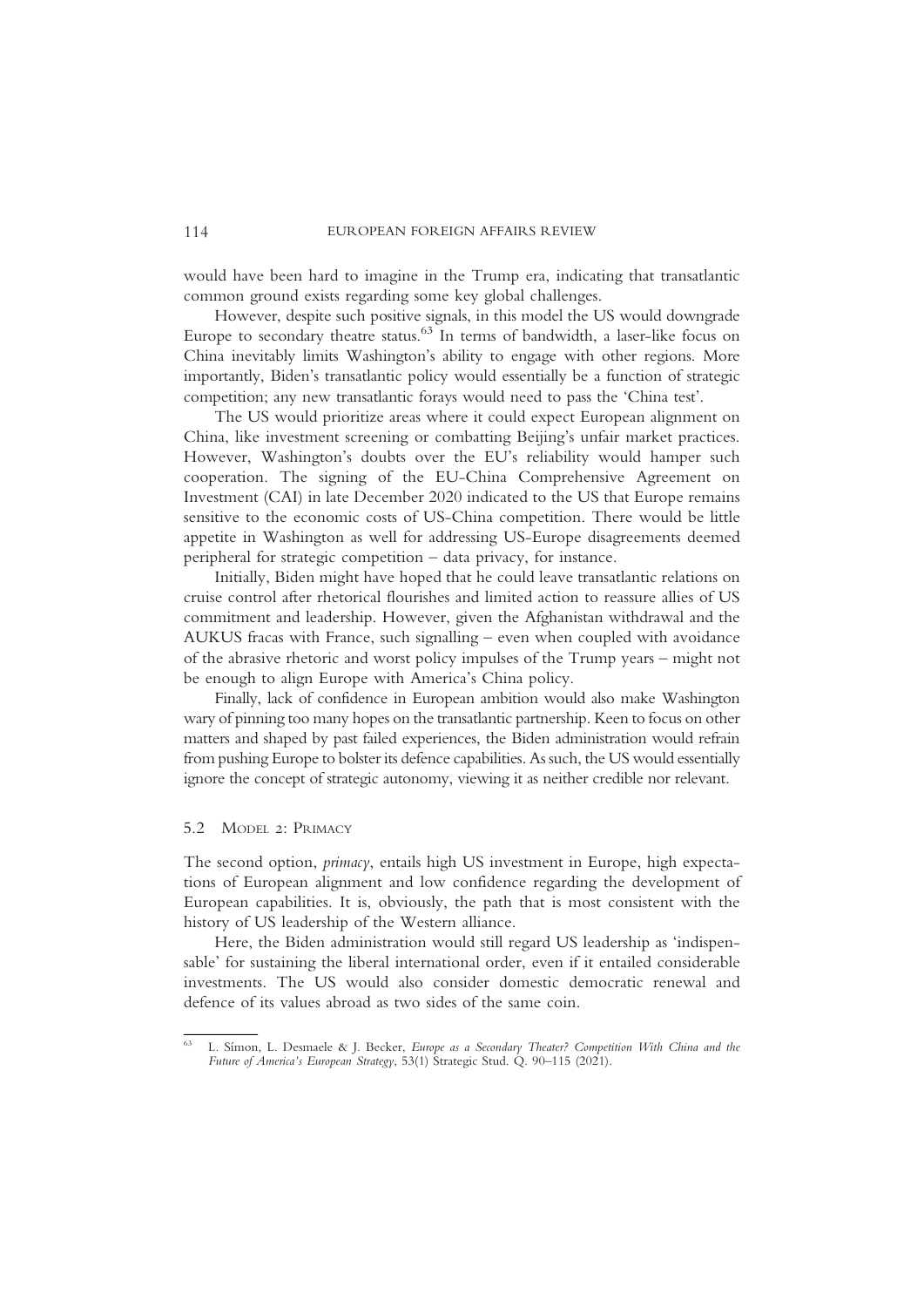At first glance it might seem that domestic conditions are not favourable for reasserting American primacy. Even putting aside the pandemic and political polarization, public support for shouldering the costs of global leadership remains ambivalent at best, <sup>64</sup> so the model does not fit perfectly with Biden's pledges to the American middle class. Yet primacist ideas are deeply ingrained within the Washington foreign policy establishment.<sup>65</sup> The allure of a decades-long policy orthodoxy may prove too hard to resist.

Pursuing primacy would likely lead the Biden administration to prioritize the ideological contest between democracy and autocracy.<sup>66</sup> While China factors prominently in this competitive framing, it would be viewed as part of a broader authoritarian challenge to liberal models of governance. The Summit for Democracy, for instance, reflects Biden's appetite for once again leading the 'free world'.

A new reset in transatlantic ties, strained by Trump and the fallout of Afghanistan and AUKUS, would be paramount for primacy to work. At present, re-establishing US leadership and credibility requires trust-building measures that go beyond rhetorical support for NATO, or re-engagement with the EU on fora like the EU-US Trade and Technology Council.

This could take the form of agreeing on a joint EU-US agenda for WTO reform or resolving divisive issues such as the regulation of big tech and data privacy. This model, however, could undermine European aspirations of strategic autonomy, especially in defence matters. Primacy rests on the assumption that enhanced European capabilities, especially outside of NATO, would make it more difficult for the US to persuade its allies to follow its lead. The US might even revive old reservations about the potential duplication of capabilities or discrimination against non-EU NATO Member States, and scepticism about Europe's ability to maintain adequate levels of defence investments.

The Biden administration could also conclude that without US prodding the Europeans might fall prey to Chinese temptations or Russian pressure. Despite striking transatlantic unity in the face of Kremlin's pressure to renegotiate the parameters of the post-Cold War European security architecture, not to mention European resolve in the first weeks following Russia's attack on Ukraine, these fears are not entirely unwarranted. Weariness and cracks might yet appear, especially if the war drags on for a long time. Primacy thus presents a potentially attractive status quo option for a US that hopes to forestall such scenarios.

<sup>&</sup>lt;sup>64</sup> Compare C. A. Kupchan, *Isolationism: A History of America's Efforts to Shield Itself from the World 346–350 (Oxford University Press 2020).* 

 $55$  Walt, supra n. 45.<br>  $56$  Brands, supra n. 11.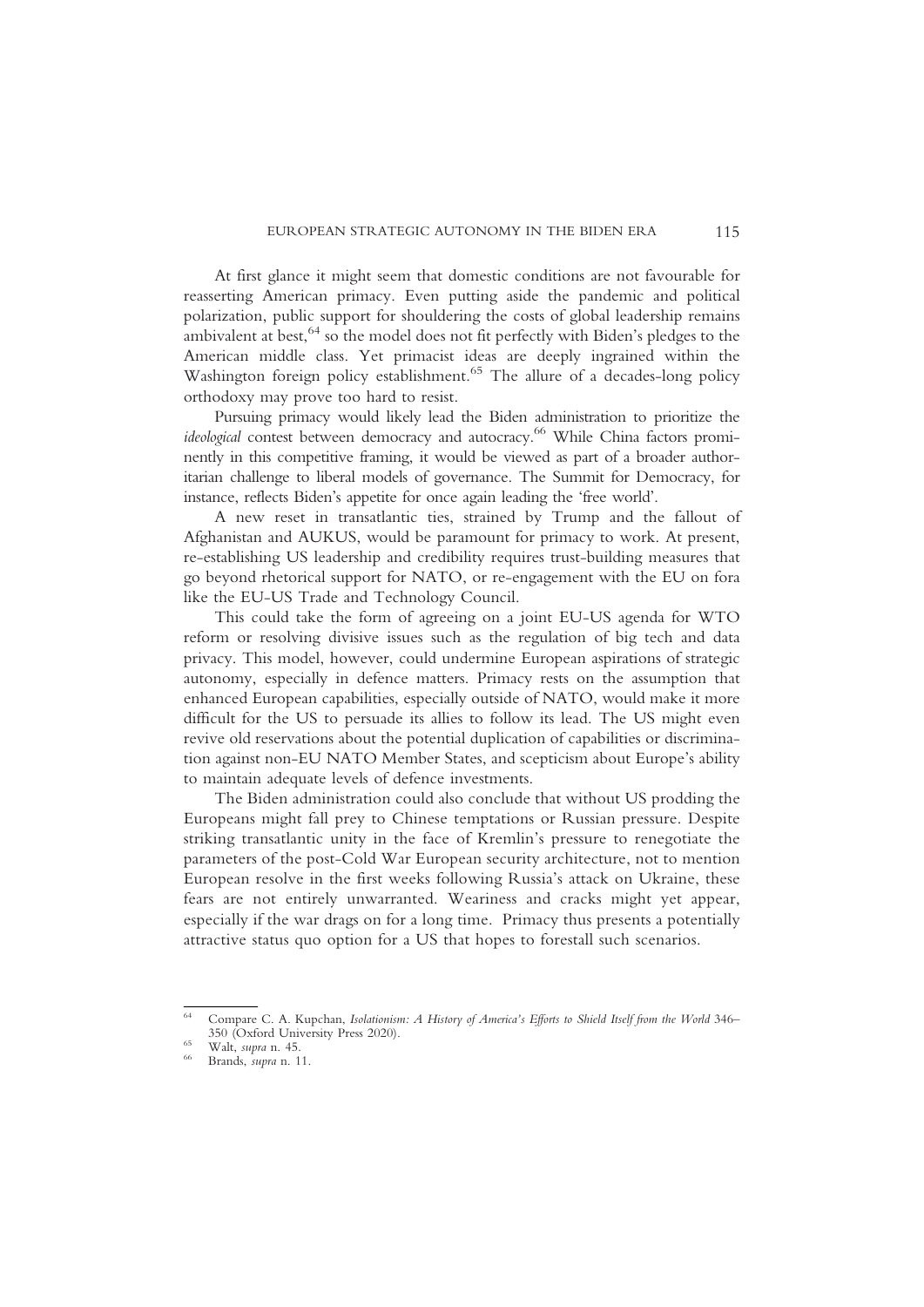### 5.3 MODEL 3: MAJOR REFORM

The third path, major reform, would involve high US investment in Europe coupled with high expectations of alignment and high confidence when it comes to both the development of European capabilities and its levels of ambition.

Here, the Biden administration would not simply seek to repair the damage caused by Donald Trump's policies. It would pursue a broader agenda, believing that the four years of Trump's tenure had revealed a crisis of US leadership and a crisis of international governance. The US would have to shore up a badly weakened multilateral order, challenged by great-power competition, the erosion of guard rails, and the inability of the world to cooperate in tackling Covid-19.

The Biden administration would still pay attention to China's rise as one core challenge but prefer prioritizing major transnational challenges like climate change and pandemics. Since these are complex problems that require the involvement of all major powers, the Biden administration would de-emphasize the opposition between democracies and autocracies, toning down the strategic competition paradigm. Instead, the US would adopt a fluid approach, building shifting coalitions depending on the issue, and blending competition and cooperation with China.

This major reform path would also rest on a profound rethinking of the US role on the world stage; a more chastened internationalism. It would start with the recognition that rebuilding the United States' credibility and repairing the extensive reputational damage of the Trump years, will be a long-term endeavour. Allies would also be acutely aware that US domestic politics could bring a new disruptive president to power in the 2024 or 2028 elections.

This model would require the Biden team to accept a key trade-off: democratic renewal at home would mean shouldering less of a burden on the international stage. The US would also question its ability to effectively promote democracy abroad in the medium term. Future Summits for Democracy, for instance, would expressly concentrate on rebuilding democratic systems at home, instead of entrenching a new bifurcation of the world into democracies and autocracies.

This cautious approach would not entail full-scale retrenchment. However, the US would accept that growing parts of the American public, on the left and the right, are less enthused about the costs of primacy.<sup>67</sup> Such a less engaged US would, in turn, expect other powers to help in rebuilding a more robust system of international governance.

What would this approach of 'humbled leadership' mean for transatlantic relations and strategic autonomy?<sup>68</sup> Europe would be a key partner in this model,

<sup>&</sup>lt;sup>67</sup> Kupchan, *supra* n. 64.<br><sup>68</sup> J. Goldgeier & B. W. Jentleson, *The United States Is Not Entitled to Lead the World*, Foreign Affairs (25 Sept. 2020), https://www.foreignaffairs.com/articles/world/2020-09-25/united-states-not-entitledlead-world.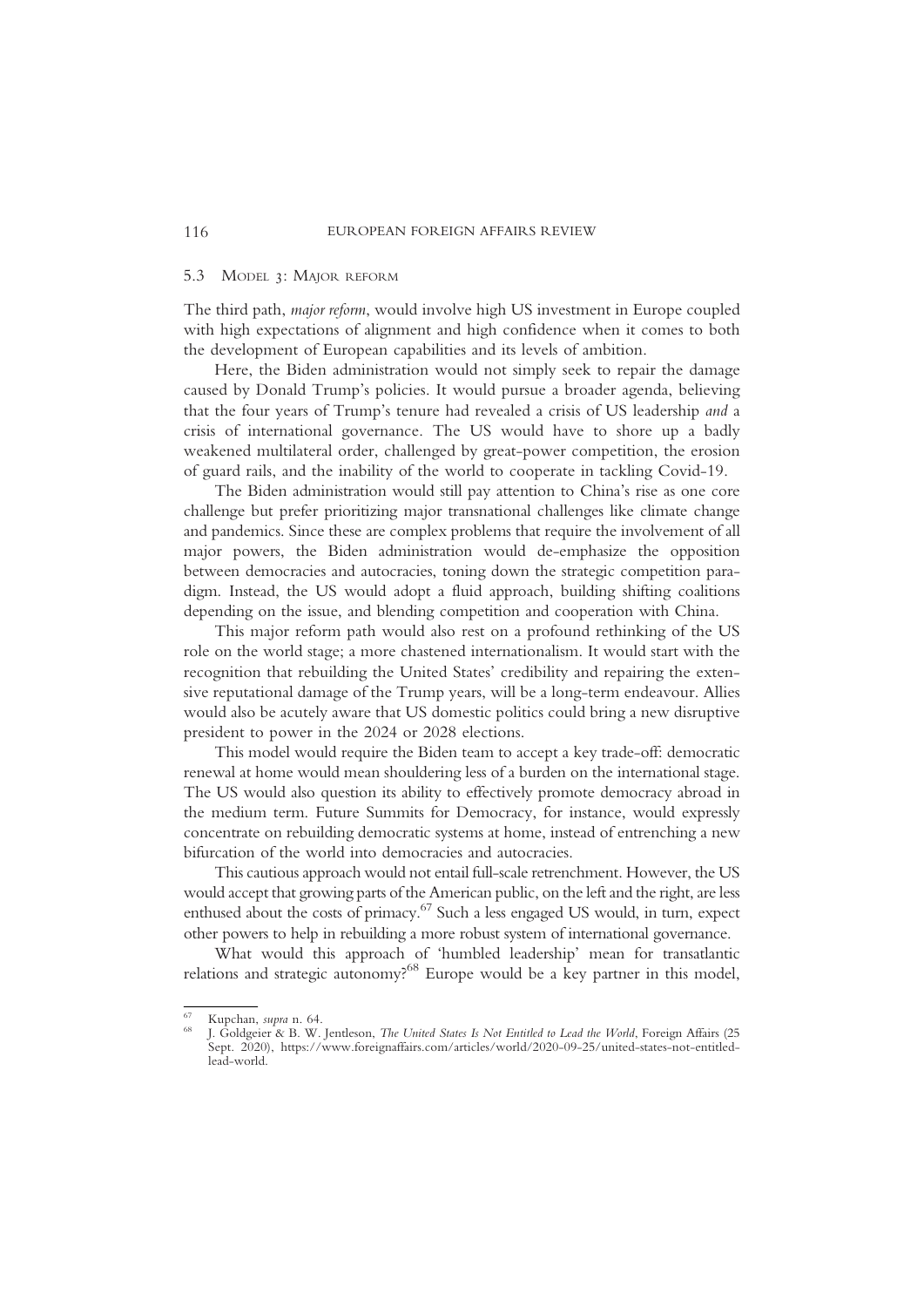by virtue of being a committed supporter of the liberal international order. The Biden administration, in this case, would not simply engage in minor steps to repair ties with Europe, but pursue bolder actions to rethink the partnership.

This would start with Washington viewing strategic autonomy not as a threat, but a long-term asset to be actively encouraged. The Biden administration would invest in improving independent European capabilities, regarding this as a wise bet to enable Europe to shoulder more of the global burden.

The major reform model would require a more strategic discussion about the geographical parameters of more equitable burden-sharing, especially determining a clear division of labour in key theatres of interest, such as the Eastern flank, the Indo-Pacific, or the Eastern Mediterranean.<sup>69</sup> Furthermore, it would depend on a thorough commitment to revitalizing political cooperation, whether within NATO or between the EU and NATO.

Such an ambitious model would require a long-term effort with appreciable investments. A stronger Europe could at times mean more case-by-case friction in the transatlantic partnership; but the benefits of a more capable ally would outweigh those costs and better serve the US' goal of shoring up international order.

|                            | US Commitment to<br>Europe | US Expectations of<br>European Alignment | US Confidence in<br>Europe's Aspirations<br>and Capabilities |
|----------------------------|----------------------------|------------------------------------------|--------------------------------------------------------------|
| Model 1: Benign<br>neglect | Low                        | Low                                      | Low                                                          |
| Model 2: Primacy           | High                       | High                                     | Low                                                          |
| Model 3: Major<br>reform   | High                       | High                                     | High                                                         |

Table 1 Three Models for the US Stance on EU Strategic Autonomy

#### 6 CONCLUSION

Despite Europe's relief at seeing Trump gone, the new Biden presidency is not a complete break from its predecessor. The legacy of history, structural drivers, and concomitant ideational contests over grand strategy hamper the ability of the US to

<sup>69</sup> O.-R. Bel, What European Strategic Autonomy Requires: Smarter Talk, More Action, Atlantic Council (7 Jan. 2021), https://www.atlanticcouncil.org/blogs/new-atlanticist/what-european-strategic-auton omy-requires-smarter-talk-more-action/ (accessed 4 Mar. 2022).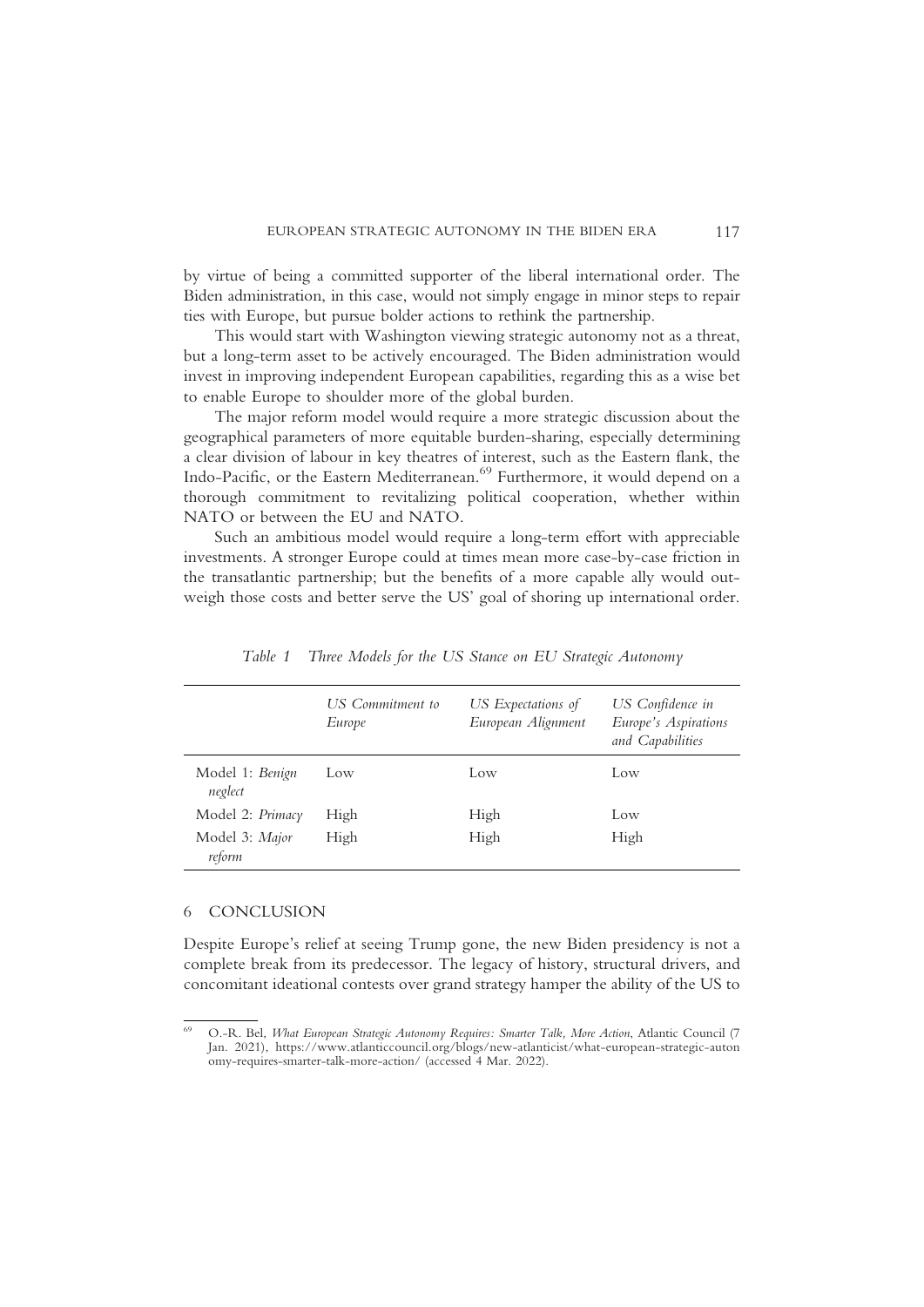dramatically change course when it comes to transatlantic relations and European strategic autonomy. To illustrate this, our article has outlined three broad models that the Biden administration could opt for in the coming years. While each of them is possible, they do differ in terms of feasibility, as well as desirability from the standpoint of both the US and Europe. Ultimately, we argue that model  $2 - \text{primary} - \text{with a spring}$  of benign neglect remains the most likely longer-term path for the Biden administration, with the caveat that fast-moving events in Ukraine might yet tip the scales in the direction of major reform.

Model 1, the benign neglect option, and the preferred choice of the restraint camp, is certainly feasible. Beyond the structural shifts in the international system and the bipartisan consensus on China, key players in Biden's team have underlined the importance of competing with Beijing and the virtues of a tougher approach.<sup>70</sup> Beijing's actions and the weight of events, for example around Taiwan or the South China Sea, might also force Biden to pursue a more China-centric approach.

Benign neglect would, however, be a regrettable development for transatlantic relations. It would not only reduce US attention toward Europe, but also downgrade European agency in the relationship. Attempts to develop ties with Europe beyond the China frame would struggle to find traction in Washington. Facing polite indifference, the EU Member States and institutions would be left to work out policy differences about strategic autonomy amongst themselves – an unsavoury prospect for European Atlanticists, who regard deep American engagement in the continent's affairs as vital for their security.

Model 2, primacy, is arguably the most likely outcome. There is an inherent appeal in familiar policy courses and maintaining the status quo, and President Biden is steeped in primacist ideas regarding US global leadership. Moreover, early indications point to the Biden administration seeking to repudiate Trump's neglect of values-based concerns in US foreign policy by marrying leadership, democracy, and human rights with the imperative of strategic competition vis-à-vis both China and Russia.

For the transatlantic relationship, primacy presents a double-edged sword. The US would remain invested in Europe, and it could be amenable to some concessions on transatlantic disputes. However, the US would prefer Europe to be a dependable junior partner, which would leave little room for meaningful European strategic autonomy. Of course, as the Russian invasion of Ukraine has

<sup>70</sup> D. Sevastopulo, Biden's 100 Days: Hawkish Approach to China Stokes Beijing Frictions, Financial Times (30 Apr. 2021), https://www.ft.com/content/7bbe215b-9424-4f71-8444-d776f4badea7 (accessed 4 Mar. 2022).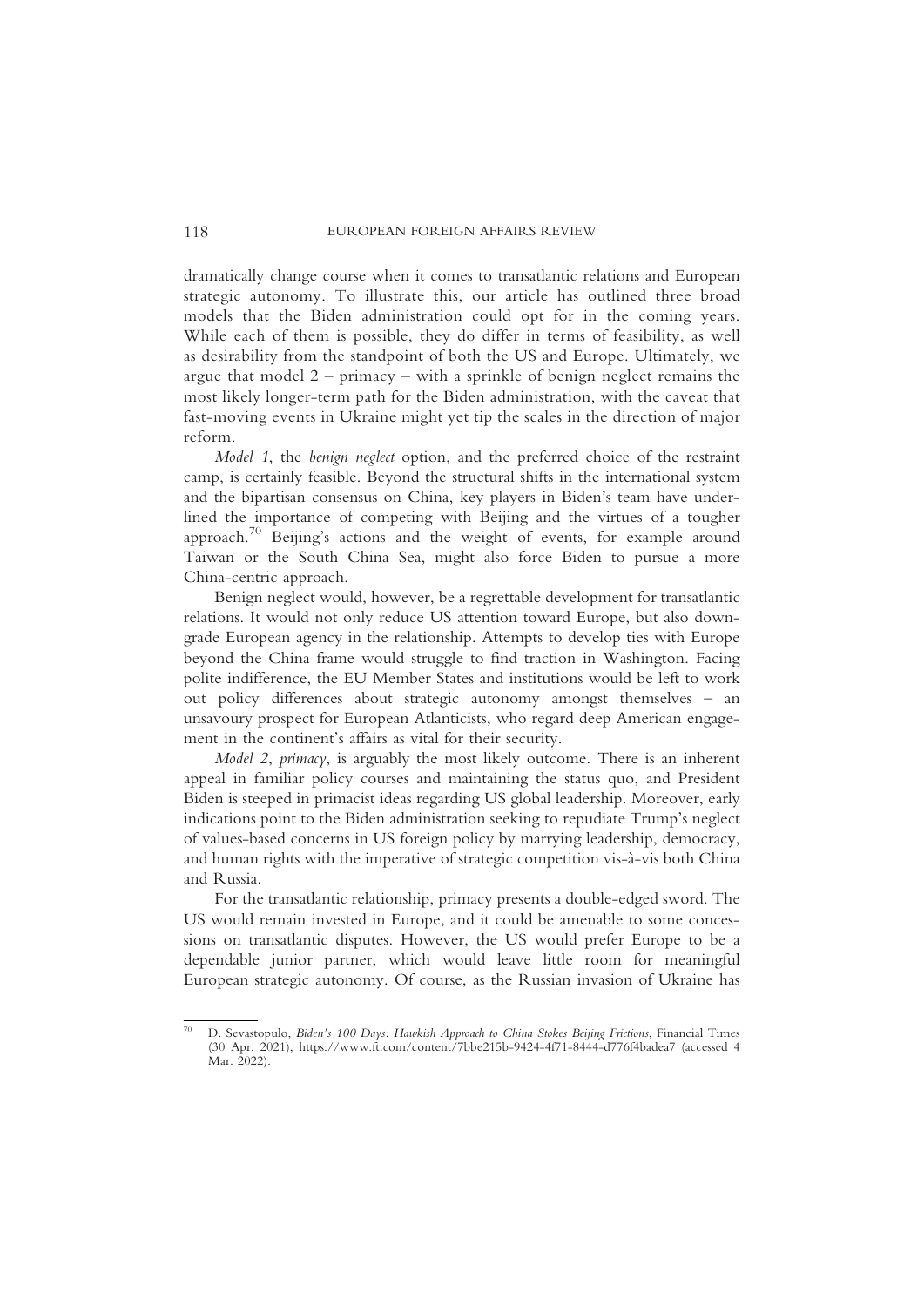made clear, some European states, notably in the Baltics and Eastern Europe, welcome traditional US leadership. Yet, reverting to primacy would constitute a missed opportunity to forge a more equitable and sustainable transatlantic relationship.

The major reform necessary for model 3, finally, appears unfeasible, even if such a rethinking of the transatlantic relationship would be highly desirable. While many on Biden's team acknowledge the imperative of a humbler approach to global engagement, the apparent urgency of thwarting China's regional and global designs, as well as the weight of decades of foreign policy orthodoxy, make a major overhaul difficult. Moreover, political polarization means that the Biden administration may struggle to persuade allies that the US is willing to stay the reform course.

The major reform model would require the US not only to see Europe as a vital and trustworthy partner in tackling global challenges, but also to rescind the long-held belief that America is first among equals. On the European side, the new transatlantic agenda put forth by the EU certainly indicates that it prefers a broad renegotiation of its relationship with the  $US^{71}$  Yet such willingness to seize the initiative does not go far enough; it must be coupled with a concerted effort to make meaningful and forward-looking investments in capabilities. There are some positive signs here. In the context of the war in Ukraine, the initial marginalization of the EU in the diplomatic forays between the West and Russia has given way to a concerted and unified European response, mixing unanimous condemnation of Russia, use of unprecedented economic coercion against the Kremlin and weapons deliveries to Ukraine.

Still, the EU needs to swiftly paper over any remaining internal divisions regarding its envisaged role in the world. The current crisis notwithstanding, this remains a tricky prospect in a Union that includes states like Poland and Estonia, which worry about the sidelining of NATO, non-NATO members like Finland, which welcome the building of capabilities in many different frameworks, and cheerleaders of strategic autonomy like France.<sup>72</sup> Domestic politics in Member States are likewise important. Germany, traditionally Atlanticist but willing to explore strategic autonomy, has taken unprecedented steps to increase defence spending and send arms to Ukraine under its new coalition of the Social Democrats, the Green Party, and the Liberals. France, for its part, will be holding key elections in April 2022. The impact of the vote on European aspirations of strategic autonomy is by no means certain.

<sup>&</sup>lt;sup>71</sup> European Commission, Joint Communication: A New EU-US Agenda for Global Change (2 Dec. 2020), https://ec.europa.eu/info/sites/info/files/joint-communication-eu-us-agenda\_en.pdf (accessed 4<br>Mar. 2022).

 $\frac{72}{2}$  See Helwig & Sinkkonen, this issue.